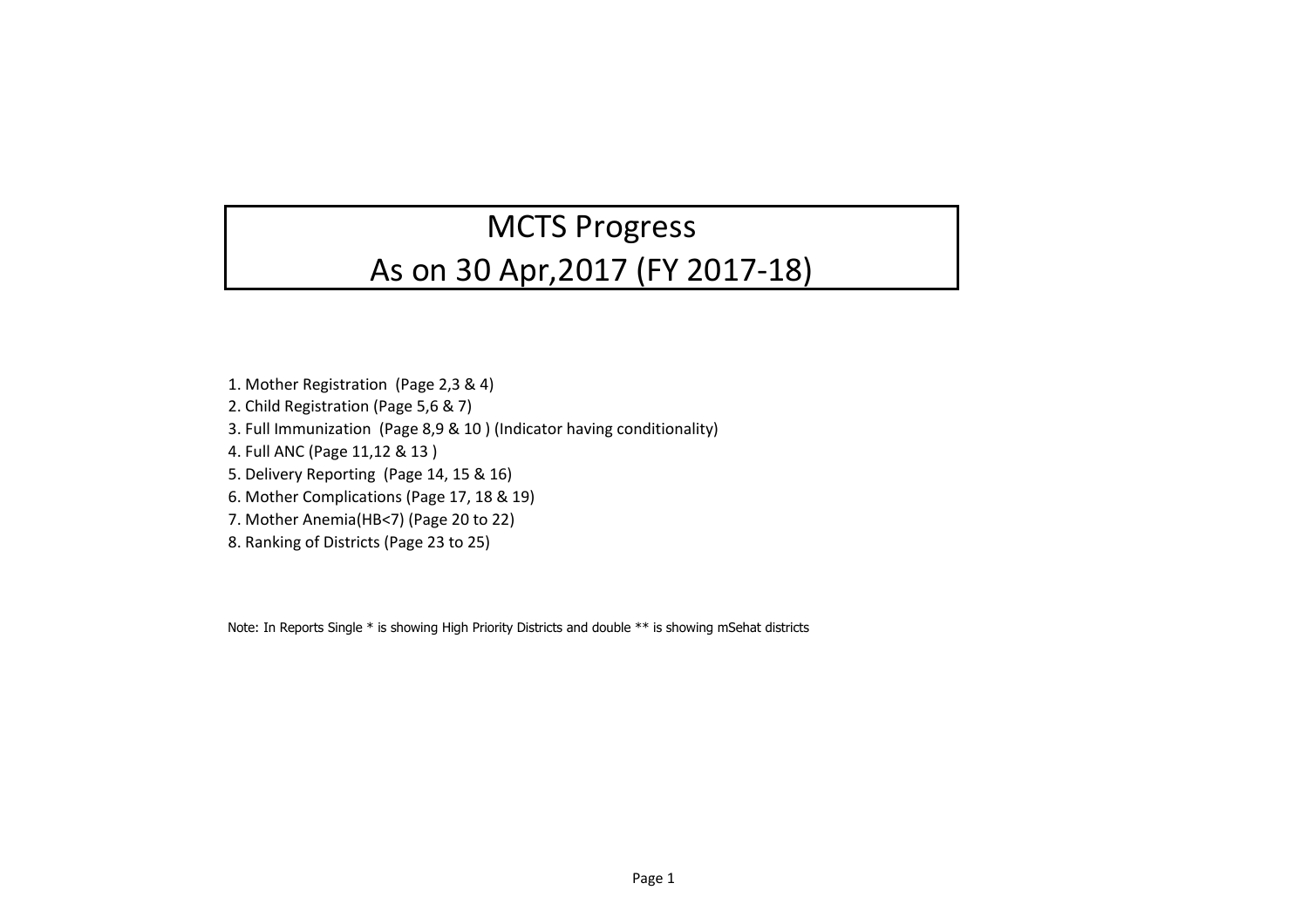# **Mother Registration (FY 2017-18)**

|                | And Comparative Progress, NHM-Uttar Pradesh (Data Source MCTS Portal) |                |  |                      |                        |  |
|----------------|-----------------------------------------------------------------------|----------------|--|----------------------|------------------------|--|
|                | <b>Estimated Level of Achievement (ELA)</b>                           |                |  | As on 30 Apr, 2017   |                        |  |
|                |                                                                       |                |  |                      | <b>PW Registration</b> |  |
|                |                                                                       | <b>Mother</b>  |  | <b>State Average</b> | 2.15                   |  |
| S.No           | <b>District</b>                                                       | <b>Target</b>  |  | <b>Total PW</b>      | <b>Mother</b>          |  |
|                |                                                                       | (FY 17-18)     |  |                      | <b>Registration</b>    |  |
|                |                                                                       |                |  | <b>Registered</b>    | <b>Cumulative</b>      |  |
|                |                                                                       |                |  | (Till Date)          | (%)                    |  |
| 1              | Agra                                                                  | 146749         |  | 2,590                | 1.76                   |  |
| $\overline{2}$ | Aligarh                                                               | 123067         |  | 2,882                | 2.34                   |  |
| 3              | Allahabad*                                                            | 199644         |  | 5,679                | 2.84                   |  |
| 4              | <b>Ambedkar Nagar</b>                                                 | 80354          |  | 2,342                | 2.91                   |  |
| 5              | Amethi                                                                | 60697          |  | 1,933                | 3.18                   |  |
| 6              | <b>Auraiya</b>                                                        | 45969          |  | 1,168                | 2.54                   |  |
| 7              | Azamgarh                                                              | 154645         |  | 1,696                | 1.10                   |  |
| 8              | <b>Baghpat</b>                                                        | 43620          |  | 2,163                | 4.96                   |  |
| 9              | <b>Bahraich</b> *                                                     | 116516         |  | 3,013                | 2.59                   |  |
|                | 10 Ballia                                                             | 107986         |  | 1,713                | 1.59                   |  |
|                | 11 Balrampur *                                                        | 71991          |  | 2,558                | 3.55                   |  |
|                | 12 Banda                                                              | 60282          |  | 2,073                | 3.44                   |  |
|                | 13 Barabanki *                                                        | 109139         |  | 4,345                | 3.98                   |  |
|                | 14 Bareilly **                                                        | 149580         |  | 3,866                | 2.58                   |  |
|                | $\overline{15}$ Basti                                                 | 82442          |  | 1,941                | 2.35                   |  |
|                | 16 Bijnor                                                             | 123406         |  | 2,060                | 1.67                   |  |
|                | 17 Budaun *                                                           | 106939         |  | 3,477                | 3.25                   |  |
|                | 18 Bulandshahr                                                        | 117194         |  | 3,261                | 2.78                   |  |
|                | 19 Chandauli                                                          | 65412          |  | 1,486                | 2.27                   |  |
|                | 20 Chitrakoot                                                         | 33184          |  | 443                  | 1.33                   |  |
| 21             | Deoria                                                                | 103799         |  | 2,002                | 1.93                   |  |
|                | 22 Etah *                                                             | 58995          |  | 2,780                | 4.71                   |  |
|                | 23 Etawah                                                             | 52900          |  | 1,438                | 2.72                   |  |
|                | 24 Faizabad **                                                        | 82687          |  | 116                  | 0.14                   |  |
|                | 25 Farrukhabad*                                                       | 63231          |  | 525                  | 0.83                   |  |
|                | 26 Fatehpur                                                           | 88192          |  | 1,327                | 1.50                   |  |
|                | 27 Firozabad                                                          | 83637          |  | 1,839                | 2.20                   |  |
|                | 28 Gautam Budha Nagar                                                 | 56101          |  | 1,120                | 2.00                   |  |
|                | 29 Ghaziabad                                                          | 113179         |  | 2,377                | 2.10                   |  |
|                | 30 Ghazipur                                                           | 121353         |  | 2,580                | 2.13                   |  |
|                | 31 Gonda *                                                            | 114946         |  | 917                  | 0.80                   |  |
|                | 32 Gorakhpur                                                          | 148608         |  | 2,195                | 1.48                   |  |
|                | 33 Hamirpur                                                           | 36984<br>42972 |  | 734                  | 1.98                   |  |
|                | 34 Hapur<br>35 Hardoi *                                               | 137054         |  | 1,571<br>4,669       | 3.66<br>3.41           |  |
|                |                                                                       |                |  |                      |                        |  |
|                | 36 Jalaun                                                             | 55966          |  | 1,453                | 2.60                   |  |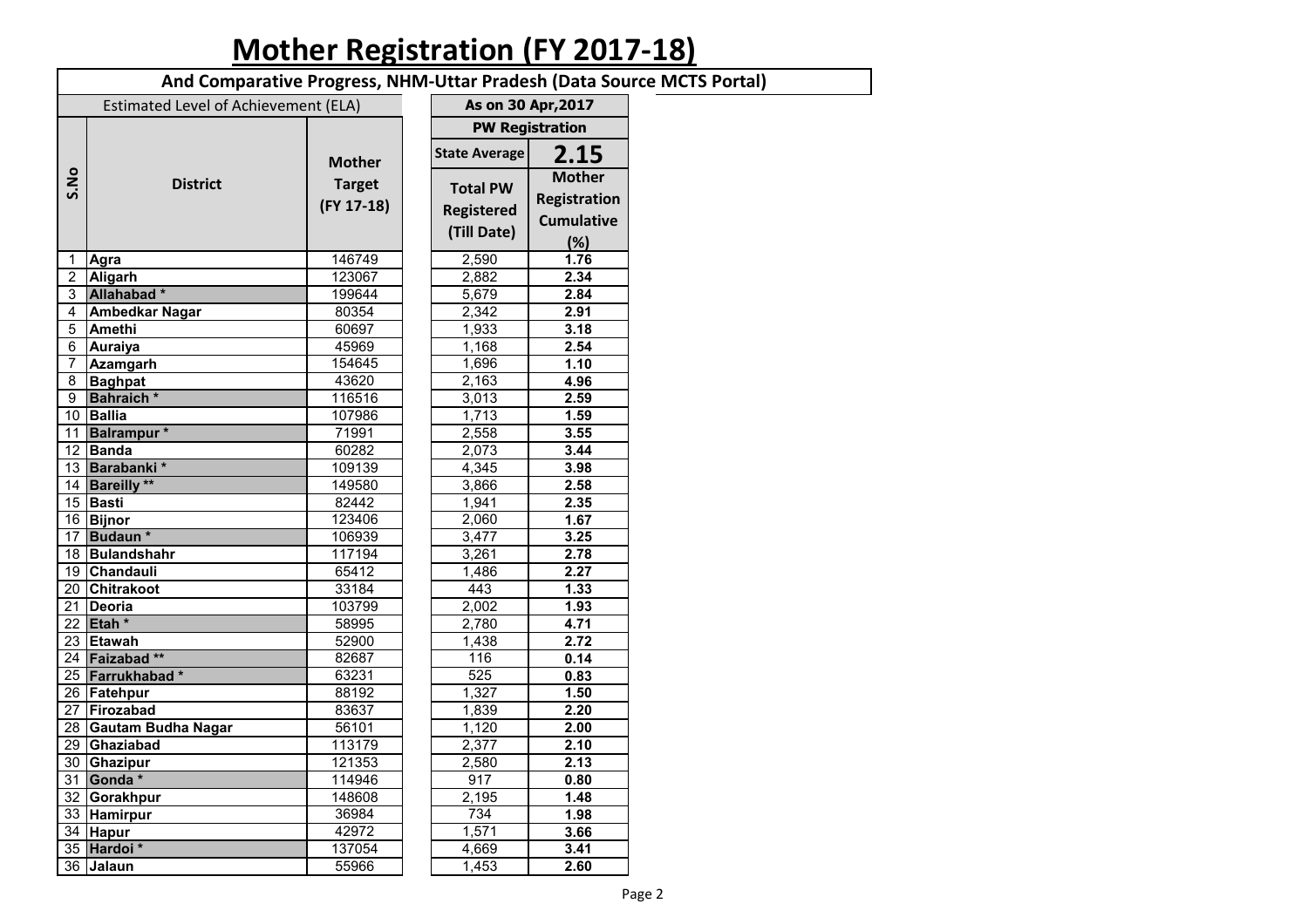| <b>Estimated Level of Achievement (ELA)</b> |                              |                             | As on 30 Apr, 2017                                  |                                                                  |  |  |
|---------------------------------------------|------------------------------|-----------------------------|-----------------------------------------------------|------------------------------------------------------------------|--|--|
|                                             |                              |                             |                                                     | <b>PW Registration</b>                                           |  |  |
|                                             |                              | <b>Mother</b>               | <b>State Average</b>                                | 2.15                                                             |  |  |
| S.No                                        | <b>District</b>              | <b>Target</b><br>(FY 17-18) | <b>Total PW</b><br><b>Registered</b><br>(Till Date) | <b>Mother</b><br><b>Registration</b><br><b>Cumulative</b><br>(%) |  |  |
| 37                                          | Jaunpur                      | 149940                      | 2,763                                               | 1.84                                                             |  |  |
| 38                                          | Jhansi                       | 67021                       | 1,826                                               | 2.72                                                             |  |  |
| 39                                          | Jyotiba P. Nagar (Amroha)    | 61596                       | 654                                                 | 1.06                                                             |  |  |
| 40                                          | Kannauj **                   | 55541                       | 1,590                                               | 2.86                                                             |  |  |
| 41                                          | <b>Kanpur Dehat</b>          | 60131                       | 694                                                 | 1.15                                                             |  |  |
| 42                                          | <b>Kanpur Nagar</b>          | 153185                      | 1,003                                               | 0.65                                                             |  |  |
| 43                                          | Kanshiram Nagar (Kashganj) * | 48175                       | 2,416                                               | 5.02                                                             |  |  |
| 44                                          | Kaushambi*                   | 53494                       | 923                                                 | 1.73                                                             |  |  |
| 45                                          | Kheri Lakhimpur *            | 134450                      | 2,362                                               | 1.76                                                             |  |  |
| 46                                          | <b>Kushinagar</b>            | 119282                      | 817                                                 | 0.68                                                             |  |  |
| 47                                          | Lalitpur                     | 40801                       | 685                                                 | 1.68                                                             |  |  |
| 48                                          | Lucknow                      | 153706                      | 3,439                                               | 2.24                                                             |  |  |
| 49                                          | Mahamaya Nagar (Hathras)     | 52447                       | 967                                                 | 1.84                                                             |  |  |
| 50                                          | Mahoba                       | 29347                       | 881                                                 | 3.00                                                             |  |  |
| 51                                          | Mahrajganj*                  | 89283                       | 1,004                                               | 1.12                                                             |  |  |
| 52                                          | Mainpuri                     | 61878                       | 1,402                                               | 2.27                                                             |  |  |
| 53                                          | <b>Mathura</b>               | 85150                       | 1,434                                               | 1.68                                                             |  |  |
| 54                                          | Mau                          | 73871                       | 949                                                 | 1.28                                                             |  |  |
| 55                                          | Meerut                       | 115482                      | 1,613                                               | 1.40                                                             |  |  |
| 56                                          | Mirzapur **                  | 83562                       | 185                                                 | 0.22                                                             |  |  |
| 57                                          | Moradabad                    | 105118                      | 3,388                                               | 3.22                                                             |  |  |
| 58                                          | <b>Muzaffarnagar</b>         | 89794                       | 1,633                                               | 1.82                                                             |  |  |
| 59                                          | Pilibhit *                   | 68244                       | 3,208                                               | 4.70                                                             |  |  |
| 60                                          | Pratapgarh                   | 106315                      | 3,608                                               | 3.39                                                             |  |  |
| 61                                          | <b>Rae Bareli</b>            | 97730                       | 2,795                                               | 2.86                                                             |  |  |
| 62                                          | Rampur*                      | 78233                       | 2,957                                               | 3.78                                                             |  |  |
| 63                                          | Saharanpur                   | 116046                      | 2,191                                               | 1.89                                                             |  |  |
|                                             | 64 Sambhal                   | 72204                       | 845                                                 | 1.17                                                             |  |  |
|                                             | 65 Sant Kabir Nagar*         | 57427                       | 1,644                                               | 2.86                                                             |  |  |
|                                             | 66   Sant R. Nagar (Bhadohi) | 52064                       | 923                                                 | 1.77                                                             |  |  |
| 67                                          | Shahjahanpur*                | 100575                      | 2,643                                               | 2.63                                                             |  |  |
| 68                                          | <b>Shamli</b>                | 48843                       | 1,252                                               | 2.56                                                             |  |  |
| 69                                          | Shrawasti*                   | 37337                       | 1,124                                               | 3.01                                                             |  |  |
| 70                                          | Siddharthnagar *             | 85538                       | 1,212                                               | 1.42                                                             |  |  |
| 71                                          | Sitapur **                   | 149884                      | 1,703                                               | 1.14                                                             |  |  |
| 72                                          | Sonbhadra *                  | 62395                       | 1,290                                               | 2.07                                                             |  |  |
| 73                                          | <b>Sultanpur</b>             | 82592                       | 892                                                 | 1.08                                                             |  |  |
| 74                                          | <b>Unnao</b>                 | 104200                      | 2,589                                               | 2.48                                                             |  |  |
| 75                                          | Varanasi                     | 123350                      | 1,623                                               | 1.32                                                             |  |  |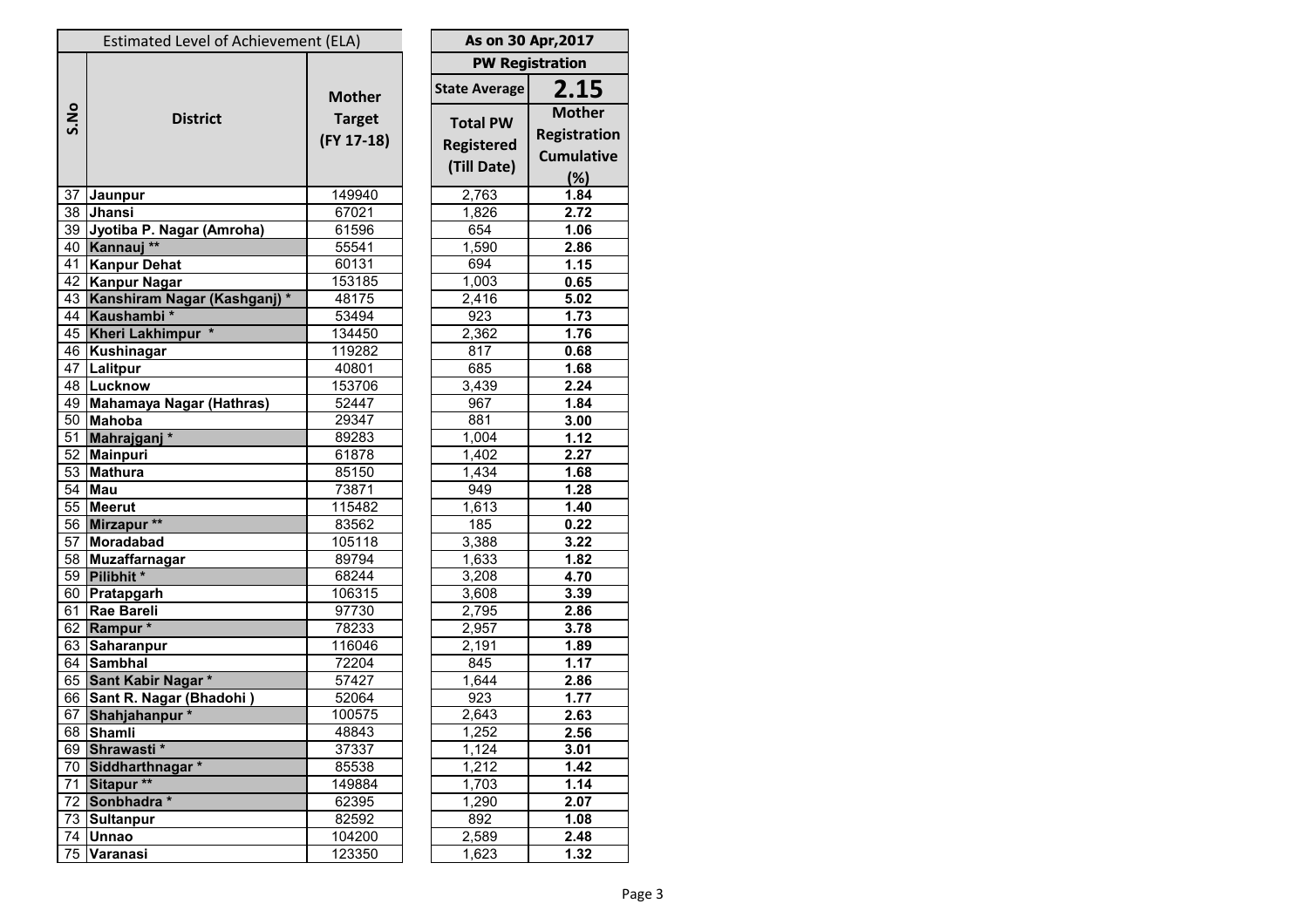|      | Estimated Level of Achievement (ELA) | As on 30 Apr, 2017          |  |                                                     |                                                         |
|------|--------------------------------------|-----------------------------|--|-----------------------------------------------------|---------------------------------------------------------|
|      |                                      |                             |  |                                                     | <b>PW Registration</b>                                  |
|      |                                      | <b>Mother</b>               |  | <b>State Average</b>                                | 2.15                                                    |
| S.No | <b>District</b>                      | <b>Target</b><br>(FY 17-18) |  | <b>Total PW</b><br><b>Registered</b><br>(Till Date) | <b>Mother</b><br>Registratio<br><b>Cumulativ</b><br>(%) |
|      | <b>Uttar Pradesh:</b>                | 6685651                     |  | 143459                                              | 2.15                                                    |
|      | <b>Performance of Non HPD's</b>      | 4370791                     |  | 87253                                               | 2.00                                                    |
|      | Performance of HPD's *               | 2314860                     |  | 56206                                               | 2.43                                                    |
|      | Performance of mSehat districts **   | 521255                      |  | 7460                                                | 1.43                                                    |
|      | owest 10 Performing Districts        |                             |  |                                                     | Highest 10 Perforn                                      |

# *<u>tration</u>* **ulative (%)**<br>15.00<br>.43

### **Lowest 10 Performing Districts**

## **Highest 10 Performing Districts**

| <b>SN</b>   | <b>District Name</b>      | Cum.(%) | <b>SN</b>    | <b>District Name</b>        | Cum.(%) |
|-------------|---------------------------|---------|--------------|-----------------------------|---------|
|             | <b>Faizabad**</b>         | 0.14    |              | Kanshiram Nagar (Kashganj)* | 5.02    |
| $\mathbf 2$ | Mirzapur **               | 0.22    | $\mathbf{2}$ | <b>Baghpat</b>              | 4.96    |
| 3           | <b>Kanpur Nagar</b>       | 0.65    | 3            | Etah <sup>*</sup>           | 4.71    |
| 4           | Kushinagar                | 0.68    | 4            | Pilibhit*                   | 4.70    |
| 5           | Gonda*                    | 0.80    | 5            | Barabanki*                  | 3.98    |
| 6           | Farrukhabad*              | 0.83    | 6            | Rampur*                     | 3.78    |
| 7           | Jyotiba P. Nagar (Amroha) | 1.06    | 7            | <b>Hapur</b>                | 3.66    |
| 8           | <b>Sultanpur</b>          | 1.08    | 8            | <b>Balrampur</b> *          | 3.55    |
| 9           | Azamgarh                  | 1.10    | 9            | <b>Banda</b>                | 3.44    |
| 10          | Mahrajganj*               | 1.12    | 10           | Hardoi*                     | 3.41    |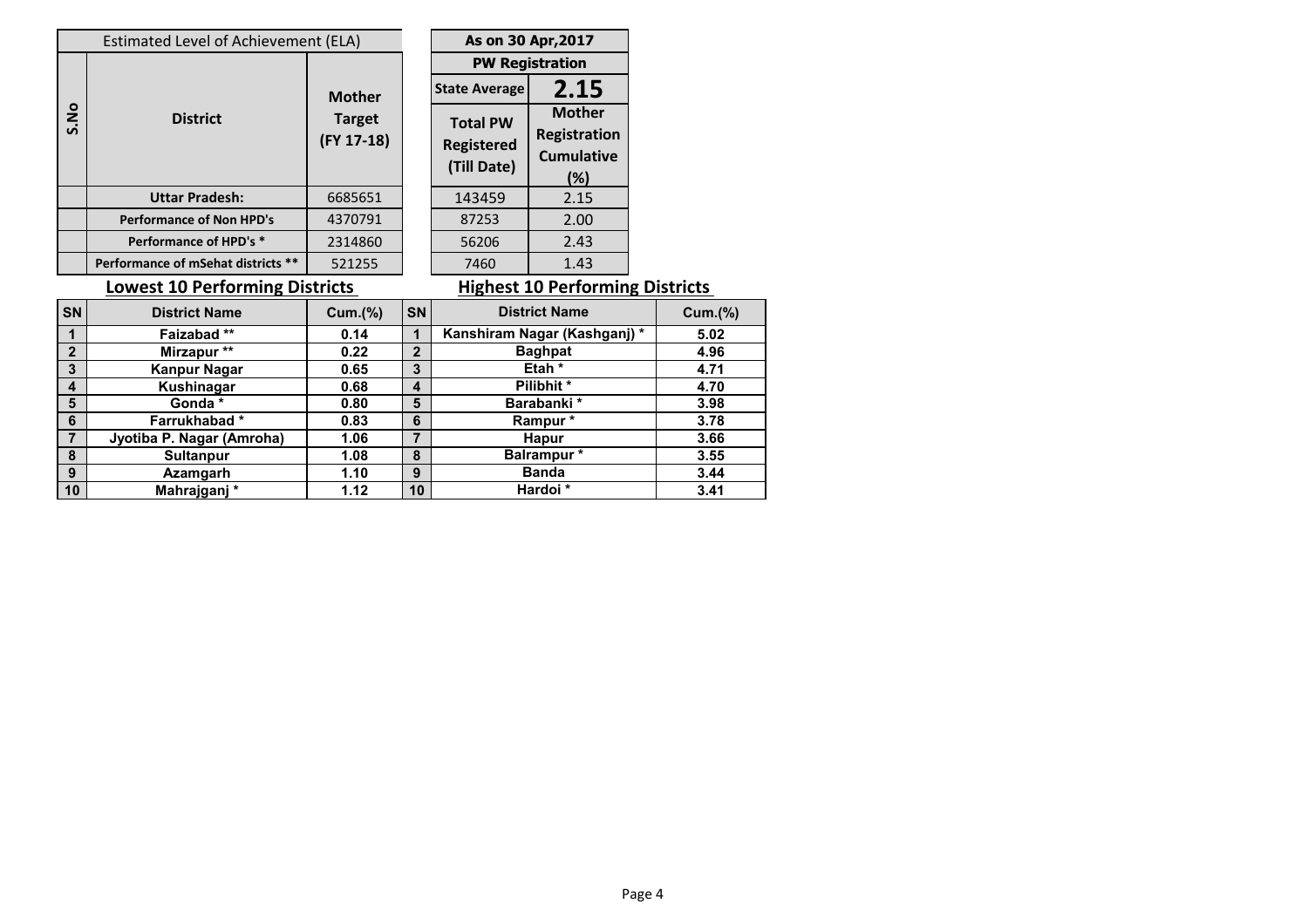## **Child Registration (FY 2017-18)**

|                | And Comparative Progress, NHM-Uttar Pradesh (Data Source MCTS Portal) |               |  |                      |                           |  |
|----------------|-----------------------------------------------------------------------|---------------|--|----------------------|---------------------------|--|
|                | Estimated Level of Achievement (ELA)                                  |               |  | As on 30 Apr, 2017   |                           |  |
|                |                                                                       |               |  |                      | <b>Child Registration</b> |  |
|                |                                                                       | <b>Child</b>  |  | <b>State Average</b> | 0.76                      |  |
| S.No           | <b>District</b>                                                       | <b>Target</b> |  | <b>Total Child</b>   | <b>Child</b>              |  |
|                |                                                                       | (FY 17-18)    |  |                      | Registration              |  |
|                |                                                                       |               |  | <b>Registered</b>    | <b>Cumulative</b>         |  |
|                |                                                                       |               |  | (Till Date)          | (%)                       |  |
| $\mathbf 1$    | Agra                                                                  | 127004        |  | 329                  | 0.26                      |  |
| $\overline{2}$ | Aligarh                                                               | 106508        |  | 938                  | 0.88                      |  |
| 3              | Allahabad <sup>*</sup>                                                | 172782        |  | 1,577                | 0.91                      |  |
| 4              | <b>Ambedkar Nagar</b>                                                 | 69543         |  | 564                  | 0.81                      |  |
| 5              | <b>Amethi</b>                                                         | 52529         |  | 552                  | 1.05                      |  |
| 6              | <b>Auraiya</b>                                                        | 39785         |  | 151                  | 0.38                      |  |
| $\overline{7}$ | Azamgarh                                                              | 133839        |  | 632                  | 0.47                      |  |
| 8              | <b>Baghpat</b>                                                        | 37752         |  | 758                  | 2.01                      |  |
| 9              | <b>Bahraich</b> *                                                     | 100840        |  | 950                  | 0.94                      |  |
| 10             | <b>Ballia</b>                                                         | 93458         |  | 210                  | 0.22                      |  |
| 11             | <b>Balrampur</b> *                                                    | 62304         |  | 870                  | 1.40                      |  |
| 12             | Banda                                                                 | 52169         |  | 183                  | 0.35                      |  |
|                | 13 Barabanki*                                                         | 94453         |  | 1,130                | 1.20                      |  |
|                | 14 Bareilly **                                                        | 129457        |  | 1,254                | 0.97                      |  |
|                | 15 Basti                                                              | 71348         |  | 609                  | 0.85                      |  |
| 16             | Bijnor                                                                | 106800        |  | 524                  | 0.49                      |  |
| 17             | Budaun <sup>*</sup>                                                   | 92551         |  | 1,139                | 1.23                      |  |
|                | 18 Bulandshahr                                                        | 101427        |  | 902                  | 0.89                      |  |
|                | 19 Chandauli                                                          | 56612         |  | 393                  | 0.69                      |  |
|                | 20 Chitrakoot                                                         | 28718         |  | 73                   | 0.25                      |  |
| 21             | Deoria                                                                | 89833         |  | 878                  | 0.98                      |  |
| 22             | Etah <sup>*</sup>                                                     | 51058         |  | 709                  | 1.39                      |  |
|                | 23 Etawah                                                             | 45782         |  | 199                  | 0.43                      |  |
|                | 24 Faizabad **                                                        | 71560         |  | 103                  | 0.14                      |  |
|                | 25 Farrukhabad*                                                       | 54723         |  | 201                  | 0.37                      |  |
|                | 26 Fatehpur                                                           | 76325         |  | 284                  | 0.37                      |  |
|                | 27 Firozabad                                                          | 72385         |  | 575                  | 0.79                      |  |
|                | 28 Gautam Budha Nagar                                                 | 48553         |  | 534                  | 1.10                      |  |
|                | 29 Ghaziabad                                                          | 97950         |  | 588                  | 0.60                      |  |
|                | 30 Ghazipur                                                           | 105032        |  | 629                  | 0.60                      |  |
|                | 31 Gonda *                                                            | 99480         |  | 185                  | 0.19                      |  |
|                | 32 Gorakhpur                                                          | 128614        |  | 1,085                | 0.84                      |  |
|                | 33 Hamirpur                                                           | 32008         |  | 84                   | 0.26                      |  |
|                | 34 Hapur                                                              | 37191         |  | 554                  | 1.49                      |  |
|                | 35 Hardoi*                                                            | 118615        |  | 1,899                | 1.60                      |  |
|                | 36 Jalaun                                                             | 48438         |  | 411                  | 0.85                      |  |
| 37             | Jaunpur                                                               | 129771        |  | 1,086                | 0.84                      |  |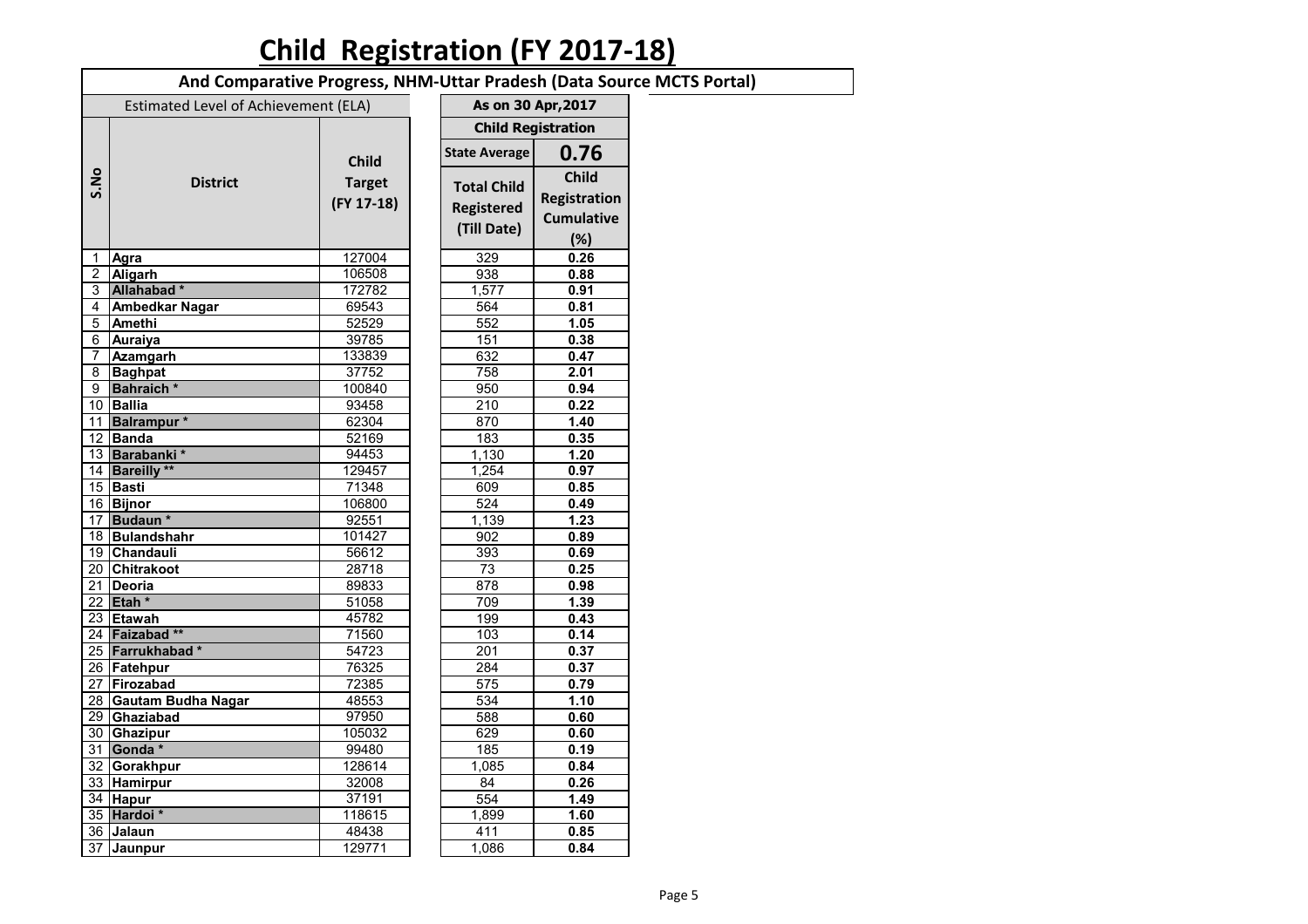|      | <b>Estimated Level of Achievement (ELA)</b> |                             | As on 30 Apr, 2017                                     |                                            |
|------|---------------------------------------------|-----------------------------|--------------------------------------------------------|--------------------------------------------|
|      |                                             |                             | <b>Child Registration</b>                              |                                            |
|      |                                             | <b>Child</b>                | <b>State Average</b>                                   | 0.76                                       |
| S.No | <b>District</b>                             | <b>Target</b><br>(FY 17-18) | <b>Total Child</b><br><b>Registered</b><br>(Till Date) | <b>Child</b><br>Registra<br>Cumulat<br>(%) |
| 38   | Jhansi                                      | 58005                       | 580                                                    | 1.00                                       |
|      | 39 Jyotiba P. Nagar (Amroha)                | 53309                       | 623                                                    | 1.17                                       |
|      | 40 Kannauj **                               | 48069                       | 433                                                    | 0.90                                       |
| 41   | <b>Kanpur Dehat</b>                         | 52042                       | 118                                                    | 0.23                                       |
|      | 42 Kanpur Nagar                             | 132577                      | 132                                                    | 0.10                                       |
|      | 43 Kanshiram Nagar (Kashganj) *             | 41694                       | 784                                                    | 1.88                                       |
|      | 44 Kaushambi*                               | 46295                       | 174                                                    | 0.38                                       |
|      | 45 Kheri Lakhimpur *                        | 116362                      | 582                                                    | 0.50                                       |
|      | 46 Kushinagar                               | 103233                      | 343                                                    | 0.33                                       |
|      | 47   Lalitpur                               | 35312                       | 596                                                    | 1.69                                       |
|      | 48 Lucknow                                  | 133026                      | 1,500                                                  | 1.13                                       |
|      | 49 Mahamaya Nagar (Hathras)                 | 45391                       | 56                                                     | 0.12                                       |
| 50   | <b>Mahoba</b>                               | 25399                       | 178                                                    | 0.70                                       |
| 51   | Mahrajganj <sup>*</sup>                     | 77270                       | 273                                                    | 0.35                                       |
| 52   | <b>Mainpuri</b>                             | 53554                       | 447                                                    | 0.83                                       |
| 53   | <b>Mathura</b>                              | 73693                       | 592                                                    | 0.80                                       |
| 54   | Mau                                         | 63931                       | 695                                                    | 1.09                                       |
| 55   | <b>Meerut</b>                               | 99946                       | 578                                                    | 0.58                                       |
| 56   | Mirzapur **                                 | 72320                       | 145                                                    | 0.20                                       |
| 57   | Moradabad                                   | 90977                       | 1,493                                                  | 1.64                                       |
|      | 58 Muzaffarnagar                            | 77713                       | 236                                                    | 0.30                                       |
|      | 59 Pilibhit *                               | 59061                       | 592                                                    | 1.00                                       |
|      | 60 Pratapgarh                               | 92012                       | 952                                                    | 1.03                                       |
| 61   | <b>Rae Bareli</b>                           | 84582                       | 1,011                                                  | 1.20                                       |
|      | 62 Rampur *                                 | 67706                       | 1,298                                                  | 1.92                                       |
| 63   | Saharanpur                                  | 100433                      | 863                                                    | 0.86                                       |
|      | 64 Sambhal                                  | 62488                       | 330                                                    | 0.53                                       |
|      | 65 Sant Kabir Nagar *                       | 49700                       | 509                                                    | 1.02                                       |
|      | 66 Sant R. Nagar (Bhadohi)                  | 45059                       | 128                                                    | 0.28                                       |
|      | 67 Shahjahanpur*                            | 87043                       | 560                                                    | 0.64                                       |
|      | 68 Shamli                                   | 42270                       | 460                                                    | 1.09                                       |
|      | 69 Shrawasti *                              | 32314                       | 418                                                    | 1.29                                       |
|      | 70 Siddharthnagar *                         | 74030                       | 232                                                    | 0.31                                       |
| 71   | Sitapur **                                  | 129719                      | 598                                                    | 0.46                                       |
| 72   | Sonbhadra *                                 | 53999                       | 259                                                    | 0.48                                       |
| 73   | <b>Sultanpur</b>                            | 71479                       | 523                                                    | 0.73                                       |
| 74   | <b>Unnao</b>                                | 90180                       | 703                                                    | 0.78                                       |
| 75   | Varanasi                                    | 106739                      | 491                                                    | 0.46                                       |
|      | <b>Uttar Pradesh:</b>                       | 5786127                     | 44227                                                  | 0.76                                       |
|      | <b>Performance of Non HPD's</b>             | 3782723                     | 27353                                                  | 0.72                                       |

| As on 30 Apr, 2017        |                     |  |  |  |  |
|---------------------------|---------------------|--|--|--|--|
| <b>Child Registration</b> |                     |  |  |  |  |
| <b>State Average</b>      | 0.76                |  |  |  |  |
|                           | <b>Child</b>        |  |  |  |  |
| <b>Total Child</b>        | <b>Registration</b> |  |  |  |  |
| <b>Registered</b>         | <b>Cumulative</b>   |  |  |  |  |
| (Till Date)               | (%)                 |  |  |  |  |
| 580                       | 1.00                |  |  |  |  |
| 623                       | 1.17                |  |  |  |  |
| 433                       | 0.90                |  |  |  |  |
| 118                       | 0.23                |  |  |  |  |
| $\overline{132}$          | 0.10                |  |  |  |  |
| <u>784</u>                | 1.88                |  |  |  |  |
| 174                       | 0.38                |  |  |  |  |
| 582                       | 0.50                |  |  |  |  |
| 343                       | 0.33                |  |  |  |  |
| 596                       | 1.69                |  |  |  |  |
| 1,500                     | 1.13                |  |  |  |  |
| 56                        | 0.12                |  |  |  |  |
| 178                       | 0.70                |  |  |  |  |
| 273                       | 0.35                |  |  |  |  |
| 447                       | 0.83                |  |  |  |  |
| 592                       | 0.80                |  |  |  |  |
| 695                       | 1.09                |  |  |  |  |
| 578                       | 0.58                |  |  |  |  |
| 145                       | 0.20                |  |  |  |  |
| 1,493                     | 1.64                |  |  |  |  |
| 236                       | 0.30                |  |  |  |  |
| 592                       | 1.00                |  |  |  |  |
| 952                       | 1.03                |  |  |  |  |
| 1,011                     | 1.20                |  |  |  |  |
| 1,298                     | 1.92                |  |  |  |  |
| 863                       | 0.86                |  |  |  |  |
| 330                       | 0.53                |  |  |  |  |
| 509                       | <u>1.02</u>         |  |  |  |  |
| 128                       | 0.28                |  |  |  |  |
| 560                       | 0.64                |  |  |  |  |
| 460                       | 1.09                |  |  |  |  |
| 418                       | 1.29                |  |  |  |  |
| 232                       | 0.31                |  |  |  |  |
| 598                       | 0.46                |  |  |  |  |
| 259                       | 0.48                |  |  |  |  |
| 523                       | 0.73                |  |  |  |  |
| 703                       | 0.78                |  |  |  |  |
| 491                       | 0.46                |  |  |  |  |
| 44227                     | 0.76                |  |  |  |  |
| 27353                     | 0.72                |  |  |  |  |

 $\overline{\phantom{0}}$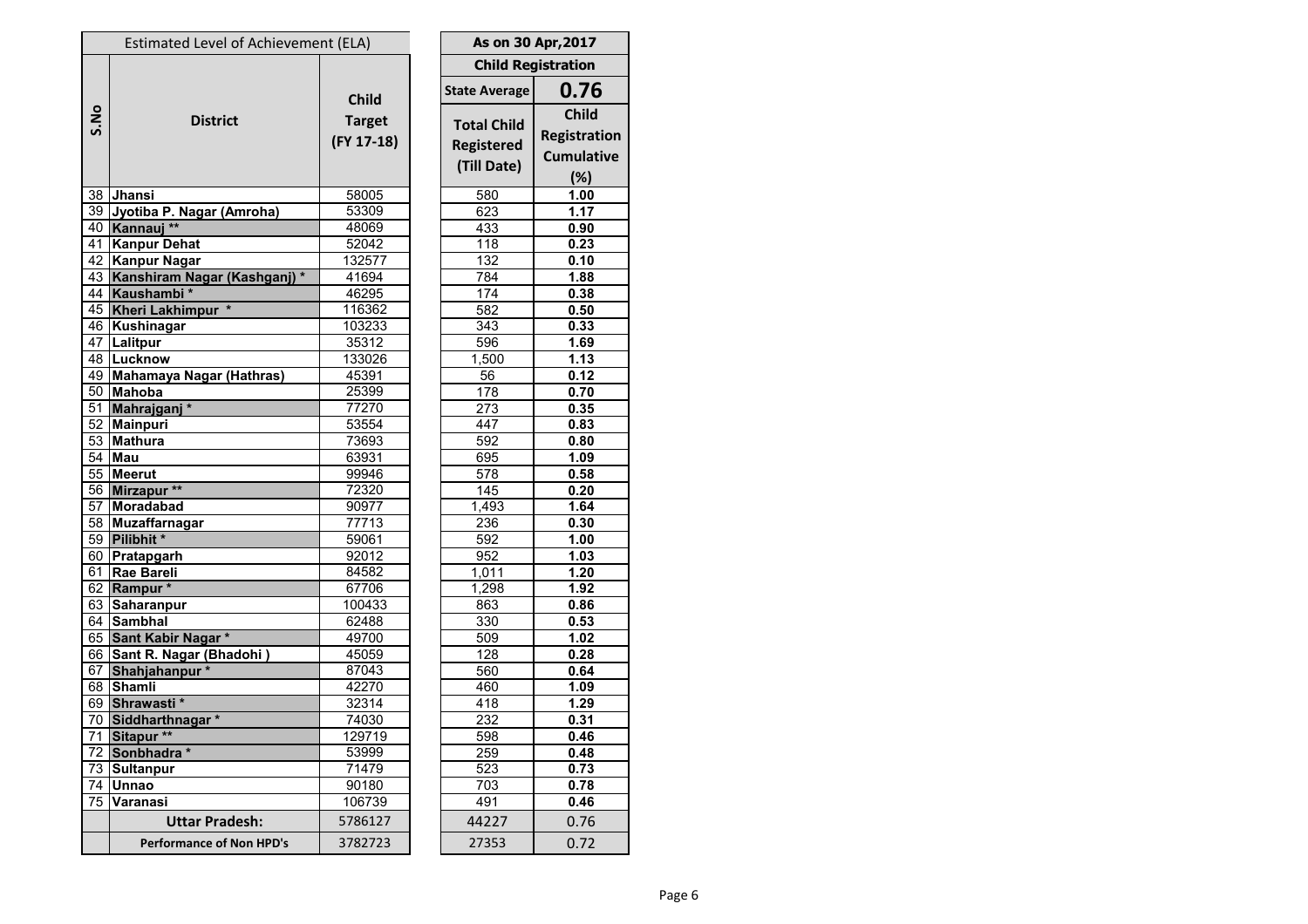|                         | Estimated Level of Achievement (ELA)  |                |              | As on 30 Apr, 2017           |                                        |                |
|-------------------------|---------------------------------------|----------------|--------------|------------------------------|----------------------------------------|----------------|
|                         |                                       |                |              | <b>Child Registration</b>    |                                        |                |
|                         |                                       | <b>Child</b>   |              | <b>State Average</b>         | 0.76                                   |                |
| S.No                    | <b>District</b>                       | <b>Target</b>  |              | <b>Total Child</b>           | <b>Child</b>                           |                |
|                         |                                       | $(FY 17-18)$   |              | <b>Registered</b>            | Registration                           |                |
|                         |                                       |                |              | (Till Date)                  | <b>Cumulative</b>                      |                |
|                         |                                       |                |              |                              | (%)                                    |                |
|                         | Performance of HPD's *                | 2003404        |              | 16874                        | 0.84                                   |                |
|                         | Performance of mSehat districts **    | 451126         |              | 2533                         | 0.56                                   |                |
|                         | <b>Lowest 10 Performing Districts</b> |                |              |                              | <b>Highest 10 Performing Districts</b> |                |
| <b>SN</b>               | <b>District Name</b>                  | <b>Cum.(%)</b> | SN           | <b>District Name</b>         |                                        | <b>Cum.(%)</b> |
| $\mathbf 1$             | <b>Kanpur Nagar</b>                   | 0.10           | 1            | <b>Baghpat</b>               |                                        | 2.01           |
| $\overline{2}$          | Mahamaya Nagar (Hathras)              | 0.12           | $\mathbf{2}$ | Rampur*                      |                                        | 1.92           |
| $\mathbf{3}$            | Faizabad **                           | 0.14           | 3            | Kanshiram Nagar (Kashganj) * |                                        | 1.88           |
| $\overline{\mathbf{4}}$ | Gonda*                                | 0.19           | 4            | Lalitpur                     |                                        | 1.69           |
| 5                       | Mirzapur **                           | 0.20           | 5            | <b>Moradabad</b>             |                                        | 1.64           |
| $6\phantom{1}$          | <b>Ballia</b>                         | 0.22           | 6            | Hardoi <sup>*</sup>          |                                        | 1.60           |
| $\overline{7}$          | <b>Kanpur Dehat</b>                   | 0.23           | 7            | <b>Hapur</b>                 |                                        | 1.49           |
| 8                       | <b>Chitrakoot</b>                     | 0.25           | 8            |                              | Balrampur*                             | 1.40           |
| 9                       | Agra                                  | 0.26           | 9            |                              | Etah <sup>*</sup>                      | 1.39           |
| 10                      | <b>Hamirpur</b>                       | 0.26           | 10           |                              | Shrawasti*                             | 1.29           |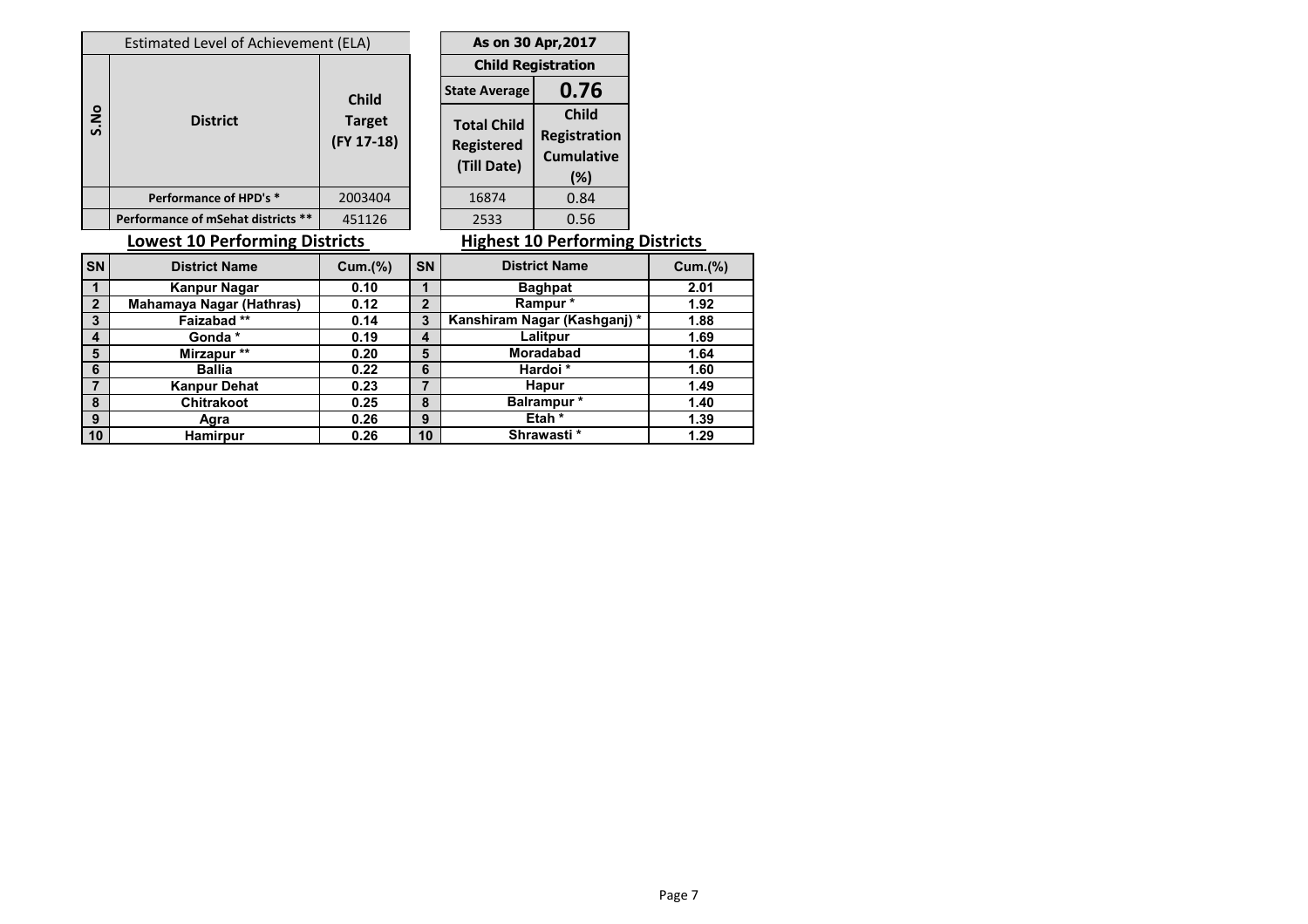# **Full Immunization (FY 2016-17)**

**Full Immunization reporting of Child registered with DOB in FY 2016-17 And Comparative Progress, NHM-Uttar Pradesh (Data Source MCTS Portal)**

| <b>Full Immunization</b><br><b>Child</b><br>$rac{1}{2}$<br><b>State</b><br>5.71<br><b>District Name</b><br><b>Target</b><br><b>Average</b><br>Sr.<br>$(FY 16-17)$<br>No.<br>(%)<br>4067<br>3.24<br>Agra<br>125357<br>1<br>$\overline{\mathbf{2}}$<br>Aligarh<br>105127<br>1558<br>1.48<br>Allahabad*<br>3<br>170541<br>6537<br>3.83<br><b>Ambedkar Nagar</b><br>4<br>68641<br>4672<br>6.81<br>5<br>Amethi<br>6.25<br>51848<br>3240<br>$\overline{\mathbf{6}}$<br>10.84<br><b>Auraiya</b><br>39269<br>4257<br>$\overline{\mathbf{z}}$<br>132103<br><b>Azamgarh</b><br>9130<br>6.91<br>$\overline{\mathbf{8}}$<br><b>Baghpat</b><br>11.99<br>37262<br>4467<br><b>Bahraich*</b><br>9<br>2.85<br>99532<br>2835<br><b>Ballia</b><br>10<br>92246<br>6730<br>7.30<br>11<br><b>Balrampur</b> *<br>1959<br>3.19<br>61496<br><b>Banda</b><br>12<br>51493<br>2653<br>5.15<br>Barabanki *<br>13<br>93228<br>2945<br>3.16<br><b>Bareilly</b> **<br>14<br>2927<br>127778<br>2.29<br>15<br><b>Basti</b><br>4712<br>70423<br>6.69<br><b>Bijnor</b><br>16<br>105415<br>1743<br>1.65<br>Budaun <sup>*</sup><br>17<br>1645<br>91351<br>1.80<br>$\overline{18}$<br><b>Bulandshahr</b><br>100112<br>16014<br>16.00<br>Chandauli |
|------------------------------------------------------------------------------------------------------------------------------------------------------------------------------------------------------------------------------------------------------------------------------------------------------------------------------------------------------------------------------------------------------------------------------------------------------------------------------------------------------------------------------------------------------------------------------------------------------------------------------------------------------------------------------------------------------------------------------------------------------------------------------------------------------------------------------------------------------------------------------------------------------------------------------------------------------------------------------------------------------------------------------------------------------------------------------------------------------------------------------------------------------------------------------------------------------------|
|                                                                                                                                                                                                                                                                                                                                                                                                                                                                                                                                                                                                                                                                                                                                                                                                                                                                                                                                                                                                                                                                                                                                                                                                            |
|                                                                                                                                                                                                                                                                                                                                                                                                                                                                                                                                                                                                                                                                                                                                                                                                                                                                                                                                                                                                                                                                                                                                                                                                            |
|                                                                                                                                                                                                                                                                                                                                                                                                                                                                                                                                                                                                                                                                                                                                                                                                                                                                                                                                                                                                                                                                                                                                                                                                            |
|                                                                                                                                                                                                                                                                                                                                                                                                                                                                                                                                                                                                                                                                                                                                                                                                                                                                                                                                                                                                                                                                                                                                                                                                            |
|                                                                                                                                                                                                                                                                                                                                                                                                                                                                                                                                                                                                                                                                                                                                                                                                                                                                                                                                                                                                                                                                                                                                                                                                            |
|                                                                                                                                                                                                                                                                                                                                                                                                                                                                                                                                                                                                                                                                                                                                                                                                                                                                                                                                                                                                                                                                                                                                                                                                            |
|                                                                                                                                                                                                                                                                                                                                                                                                                                                                                                                                                                                                                                                                                                                                                                                                                                                                                                                                                                                                                                                                                                                                                                                                            |
|                                                                                                                                                                                                                                                                                                                                                                                                                                                                                                                                                                                                                                                                                                                                                                                                                                                                                                                                                                                                                                                                                                                                                                                                            |
|                                                                                                                                                                                                                                                                                                                                                                                                                                                                                                                                                                                                                                                                                                                                                                                                                                                                                                                                                                                                                                                                                                                                                                                                            |
|                                                                                                                                                                                                                                                                                                                                                                                                                                                                                                                                                                                                                                                                                                                                                                                                                                                                                                                                                                                                                                                                                                                                                                                                            |
|                                                                                                                                                                                                                                                                                                                                                                                                                                                                                                                                                                                                                                                                                                                                                                                                                                                                                                                                                                                                                                                                                                                                                                                                            |
|                                                                                                                                                                                                                                                                                                                                                                                                                                                                                                                                                                                                                                                                                                                                                                                                                                                                                                                                                                                                                                                                                                                                                                                                            |
|                                                                                                                                                                                                                                                                                                                                                                                                                                                                                                                                                                                                                                                                                                                                                                                                                                                                                                                                                                                                                                                                                                                                                                                                            |
|                                                                                                                                                                                                                                                                                                                                                                                                                                                                                                                                                                                                                                                                                                                                                                                                                                                                                                                                                                                                                                                                                                                                                                                                            |
|                                                                                                                                                                                                                                                                                                                                                                                                                                                                                                                                                                                                                                                                                                                                                                                                                                                                                                                                                                                                                                                                                                                                                                                                            |
|                                                                                                                                                                                                                                                                                                                                                                                                                                                                                                                                                                                                                                                                                                                                                                                                                                                                                                                                                                                                                                                                                                                                                                                                            |
|                                                                                                                                                                                                                                                                                                                                                                                                                                                                                                                                                                                                                                                                                                                                                                                                                                                                                                                                                                                                                                                                                                                                                                                                            |
|                                                                                                                                                                                                                                                                                                                                                                                                                                                                                                                                                                                                                                                                                                                                                                                                                                                                                                                                                                                                                                                                                                                                                                                                            |
|                                                                                                                                                                                                                                                                                                                                                                                                                                                                                                                                                                                                                                                                                                                                                                                                                                                                                                                                                                                                                                                                                                                                                                                                            |
|                                                                                                                                                                                                                                                                                                                                                                                                                                                                                                                                                                                                                                                                                                                                                                                                                                                                                                                                                                                                                                                                                                                                                                                                            |
|                                                                                                                                                                                                                                                                                                                                                                                                                                                                                                                                                                                                                                                                                                                                                                                                                                                                                                                                                                                                                                                                                                                                                                                                            |
| 55877<br>19<br>6026<br>10.78                                                                                                                                                                                                                                                                                                                                                                                                                                                                                                                                                                                                                                                                                                                                                                                                                                                                                                                                                                                                                                                                                                                                                                               |
| <b>Chitrakoot</b><br>20<br>28346<br>1739<br>6.13                                                                                                                                                                                                                                                                                                                                                                                                                                                                                                                                                                                                                                                                                                                                                                                                                                                                                                                                                                                                                                                                                                                                                           |
| 5334<br>21<br><b>Deoria</b><br>88668<br>6.02                                                                                                                                                                                                                                                                                                                                                                                                                                                                                                                                                                                                                                                                                                                                                                                                                                                                                                                                                                                                                                                                                                                                                               |
| Etah <sup>*</sup><br>7557<br>22<br>50396<br>15.00                                                                                                                                                                                                                                                                                                                                                                                                                                                                                                                                                                                                                                                                                                                                                                                                                                                                                                                                                                                                                                                                                                                                                          |
| 23<br><b>Etawah</b><br>45188<br>2325<br>5.15                                                                                                                                                                                                                                                                                                                                                                                                                                                                                                                                                                                                                                                                                                                                                                                                                                                                                                                                                                                                                                                                                                                                                               |
| Faizabad **<br>70632<br>717<br>24<br><u>1.02</u>                                                                                                                                                                                                                                                                                                                                                                                                                                                                                                                                                                                                                                                                                                                                                                                                                                                                                                                                                                                                                                                                                                                                                           |
| Farrukhabad*<br>25<br>54013<br>665<br>1.23                                                                                                                                                                                                                                                                                                                                                                                                                                                                                                                                                                                                                                                                                                                                                                                                                                                                                                                                                                                                                                                                                                                                                                 |
| Fatehpur<br>7970<br>10.58<br>26<br>75335                                                                                                                                                                                                                                                                                                                                                                                                                                                                                                                                                                                                                                                                                                                                                                                                                                                                                                                                                                                                                                                                                                                                                                   |
| $\overline{27}$<br>Firozabad<br>71446<br>13.57<br>9696                                                                                                                                                                                                                                                                                                                                                                                                                                                                                                                                                                                                                                                                                                                                                                                                                                                                                                                                                                                                                                                                                                                                                     |
| 28<br>3475<br>7.25<br><b>Gautam Budha Nagar</b><br>47923                                                                                                                                                                                                                                                                                                                                                                                                                                                                                                                                                                                                                                                                                                                                                                                                                                                                                                                                                                                                                                                                                                                                                   |
| Ghaziabad<br>29<br>96680<br>6132<br>6.34                                                                                                                                                                                                                                                                                                                                                                                                                                                                                                                                                                                                                                                                                                                                                                                                                                                                                                                                                                                                                                                                                                                                                                   |
| 30<br>Ghazipur<br>103670<br>8920<br>8.60                                                                                                                                                                                                                                                                                                                                                                                                                                                                                                                                                                                                                                                                                                                                                                                                                                                                                                                                                                                                                                                                                                                                                                   |
| Gonda *<br>31<br>98190<br>547<br>0.56                                                                                                                                                                                                                                                                                                                                                                                                                                                                                                                                                                                                                                                                                                                                                                                                                                                                                                                                                                                                                                                                                                                                                                      |
| 32<br>Gorakhpur<br>126946<br>6481<br>5.11                                                                                                                                                                                                                                                                                                                                                                                                                                                                                                                                                                                                                                                                                                                                                                                                                                                                                                                                                                                                                                                                                                                                                                  |
| $\overline{33}$<br><b>Hamirpur</b><br>31593<br>2977<br>9.42                                                                                                                                                                                                                                                                                                                                                                                                                                                                                                                                                                                                                                                                                                                                                                                                                                                                                                                                                                                                                                                                                                                                                |
| 34<br><b>Hapur</b><br>3736<br>36708<br>10.18                                                                                                                                                                                                                                                                                                                                                                                                                                                                                                                                                                                                                                                                                                                                                                                                                                                                                                                                                                                                                                                                                                                                                               |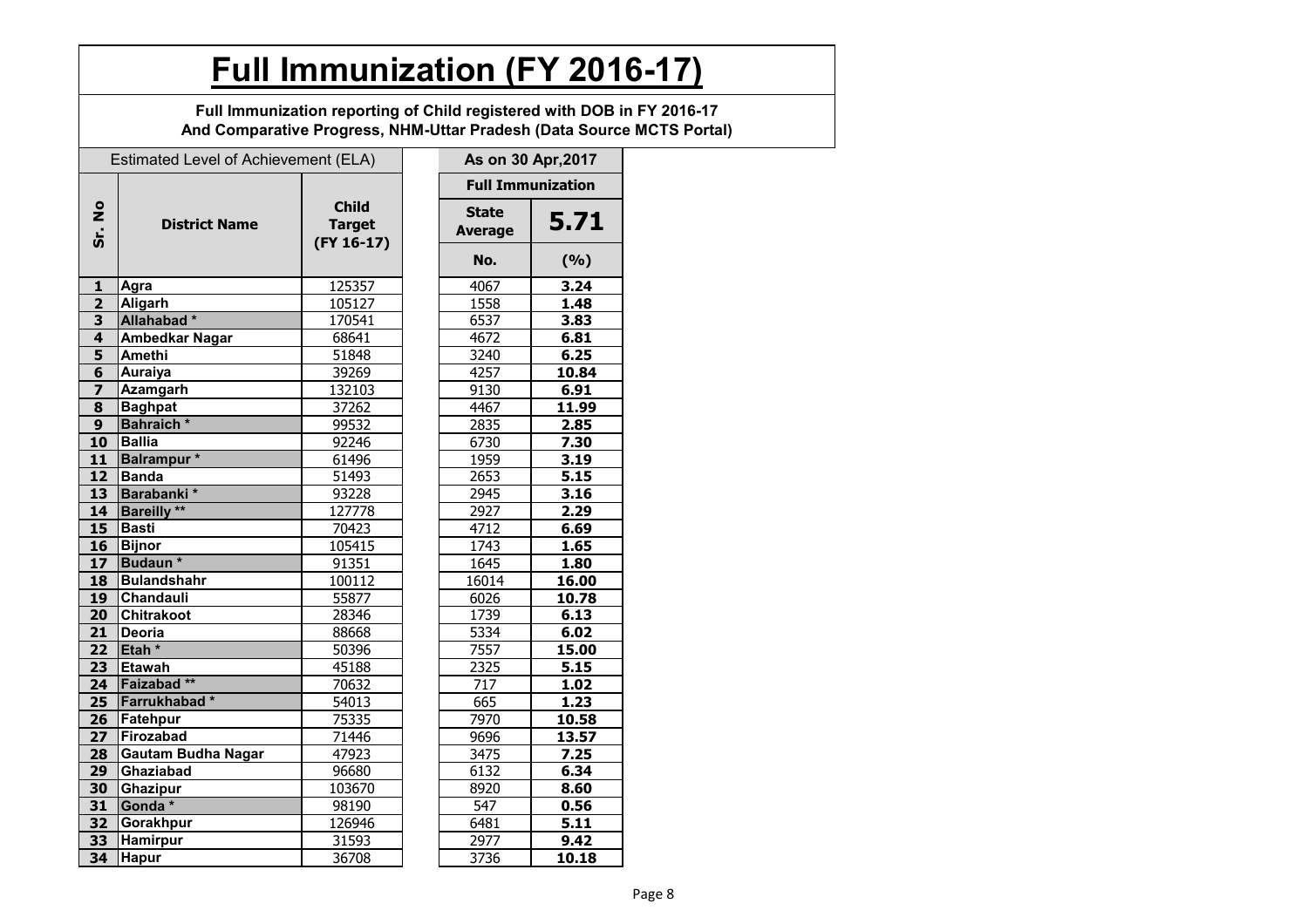|                      | Estimated Level of Achievement (ELA) |                                               |                                | As on 30 Apr, 2017       |
|----------------------|--------------------------------------|-----------------------------------------------|--------------------------------|--------------------------|
|                      |                                      |                                               |                                | <b>Full Immunization</b> |
| $\frac{1}{2}$<br>Sr. | <b>District Name</b>                 | <b>Child</b><br><b>Target</b><br>$(FY 16-17)$ | <b>State</b><br><b>Average</b> | 5.71                     |
|                      |                                      |                                               | No.                            | (%)                      |
| 35                   | Hardoi *                             | 117076                                        | 3607                           | 3.08                     |
| 36                   | Jalaun                               | 47810                                         | 3037                           | 6.35                     |
| 37                   | Jaunpur                              | 128088                                        | 6676                           | 5.21                     |
| 38                   | Jhansi                               | 57253                                         | 2704                           | 4.72                     |
| 39                   | Jyotiba P. Nagar (Amroha)            | 52617                                         | 5070                           | 9.64                     |
| 40                   | Kannauj **                           | 47446                                         | 2067                           | 4.36                     |
| 41                   | <b>Kanpur Dehat</b>                  | 51367                                         | 1428                           | 2.78                     |
| 42                   | Kanpur Nagar                         | 130857                                        | 2589                           | 1.98                     |
| 43                   | <b>Kanshiram Nagar</b>               | 41153                                         | 3532                           | 8.58                     |
| 44                   | Kaushambi*                           | 45695                                         | 2105                           | 4.61                     |
| 45                   | Kheri Lakhimpur *                    | 114852                                        | 3356                           | 2.92                     |
| 46                   | <b>Kushinagar</b>                    | 101894                                        | 9256                           | 9.08                     |
| 47                   | Lalitpur                             | 34854                                         | 655                            | 1.88                     |
| 48                   | Lucknow                              | 131301                                        | 1796                           | 1.37                     |
| 49                   | Mahamaya Nagar                       | 44803                                         | 6635                           | 14.81                    |
| 50                   | <b>Mahoba</b>                        | 25070                                         | 2615                           | 10.43                    |
| 51                   | Mahrajganj*                          | 76268                                         | 5063                           | 6.64                     |
| 52                   | <b>Mainpuri</b>                      | 52859                                         | 2128                           | 4.03                     |
| 53                   | <b>Mathura</b>                       | 72738                                         | 5641                           | 7.76                     |
| 54                   | Mau                                  | 63102                                         | 1288                           | 2.04                     |
| 55                   | <b>Meerut</b>                        | 98650                                         | 2039                           | 2.07                     |
| 56                   | Mirzapur **                          | 71383                                         | 3458                           | 4.84                     |
| 57                   | Moradabad                            | 89797                                         | 2656                           | 2.96                     |
| 58                   | <b>Muzaffarnagar</b><br>Pilibhit*    | 76705                                         | 7767                           | 10.13                    |
| 59                   |                                      | 58295                                         | 1684                           | 2.89                     |
| 60<br>61             | <b>Pratapgarh</b><br>Rae Bareli      | 90819                                         | 8033                           | 8.85                     |
| 62                   | Rampur*                              | 83485                                         | 4476<br>5723                   | 5.36<br>8.56             |
| 63                   | Saharanpur                           | 66828<br>99130                                | $\overline{3}323$              | 3.35                     |
| 64                   | <b>Sambhal</b>                       | 61677                                         | 322                            | 0.52                     |
| 65                   | Sant Kabir Nagar*                    | 49056                                         | 1458                           | 2.97                     |
| 66                   | Sant R. Nagar (Bhadohi)              | 44474                                         | 2099                           | 4.72                     |
| 67                   | Shahjahanpur*                        | 85914                                         | 2428                           | 2.83                     |
| 68                   | <b>Shamli</b>                        | 41722                                         | 2336                           | 5.60                     |
| 69                   | Shrawasti*                           | 31895                                         | 2302                           | 7.22                     |
| 70                   | Siddharthnagar*                      | 73070                                         | 15158                          | 20.74                    |
| 71                   | Sitapur **                           | 128037                                        | 11638                          | 9.09                     |
| 72                   | Sonbhadra*                           | 53299                                         | 2883                           | 5.41                     |
| 73                   | <b>Sultanpur</b>                     | 70552                                         | 3902                           | 5.53                     |
| 74                   | <b>Unnao</b>                         | 89011                                         | 6045                           | 6.79                     |
|                      |                                      |                                               |                                |                          |

| As on 30 Apr, 2017             |                   |  |  |  |  |
|--------------------------------|-------------------|--|--|--|--|
| <b>Full Immunization</b>       |                   |  |  |  |  |
| <b>State</b><br><b>Average</b> | 5.71              |  |  |  |  |
| No.                            | (9/6)             |  |  |  |  |
| 3607                           | 3.08              |  |  |  |  |
| 3037                           | 6.35              |  |  |  |  |
| 6676                           | <u>5.21</u>       |  |  |  |  |
| 2704                           | 4.72              |  |  |  |  |
| 5070                           | <u>9.64</u>       |  |  |  |  |
| 2067                           | 4.36              |  |  |  |  |
| 1428                           | 2.78              |  |  |  |  |
| 2589                           | 1.98              |  |  |  |  |
| 3532                           | 8.58              |  |  |  |  |
| 2105                           | 4.61              |  |  |  |  |
| 3356                           | 2.92              |  |  |  |  |
| 9256                           | 9.08              |  |  |  |  |
| 655                            | 1.88              |  |  |  |  |
| 1796<br>6635                   | 1.37<br>14.81     |  |  |  |  |
|                                | 10.43             |  |  |  |  |
| <u> 2615</u>                   |                   |  |  |  |  |
| 5063<br>2128                   | 6.64<br>4.03      |  |  |  |  |
| <u>5641</u>                    | <u>7.76</u>       |  |  |  |  |
| 1288                           | 2.04              |  |  |  |  |
| 2039                           | 2.07              |  |  |  |  |
| 3458                           | 4.84              |  |  |  |  |
| 2656                           | 2.96              |  |  |  |  |
| 7767                           | 10.13             |  |  |  |  |
| 1684                           | 2.89              |  |  |  |  |
| 8033                           | 8.85              |  |  |  |  |
| 4476                           | 5.36              |  |  |  |  |
| 5723                           | 8.56              |  |  |  |  |
| 3323                           | 3.35              |  |  |  |  |
| 322                            | 0.52              |  |  |  |  |
| 1458                           | 2.97              |  |  |  |  |
| 2099                           | 4.72              |  |  |  |  |
| 2428                           | 2.83              |  |  |  |  |
| <u>2336</u>                    | $5.\overline{60}$ |  |  |  |  |
| 2302                           | 7.22              |  |  |  |  |
| 15158                          | 20.74             |  |  |  |  |
| 11638                          | 9.09              |  |  |  |  |
| 2883                           | 5.41              |  |  |  |  |
| 3902                           | 5.53              |  |  |  |  |
| 6045                           | 6.79              |  |  |  |  |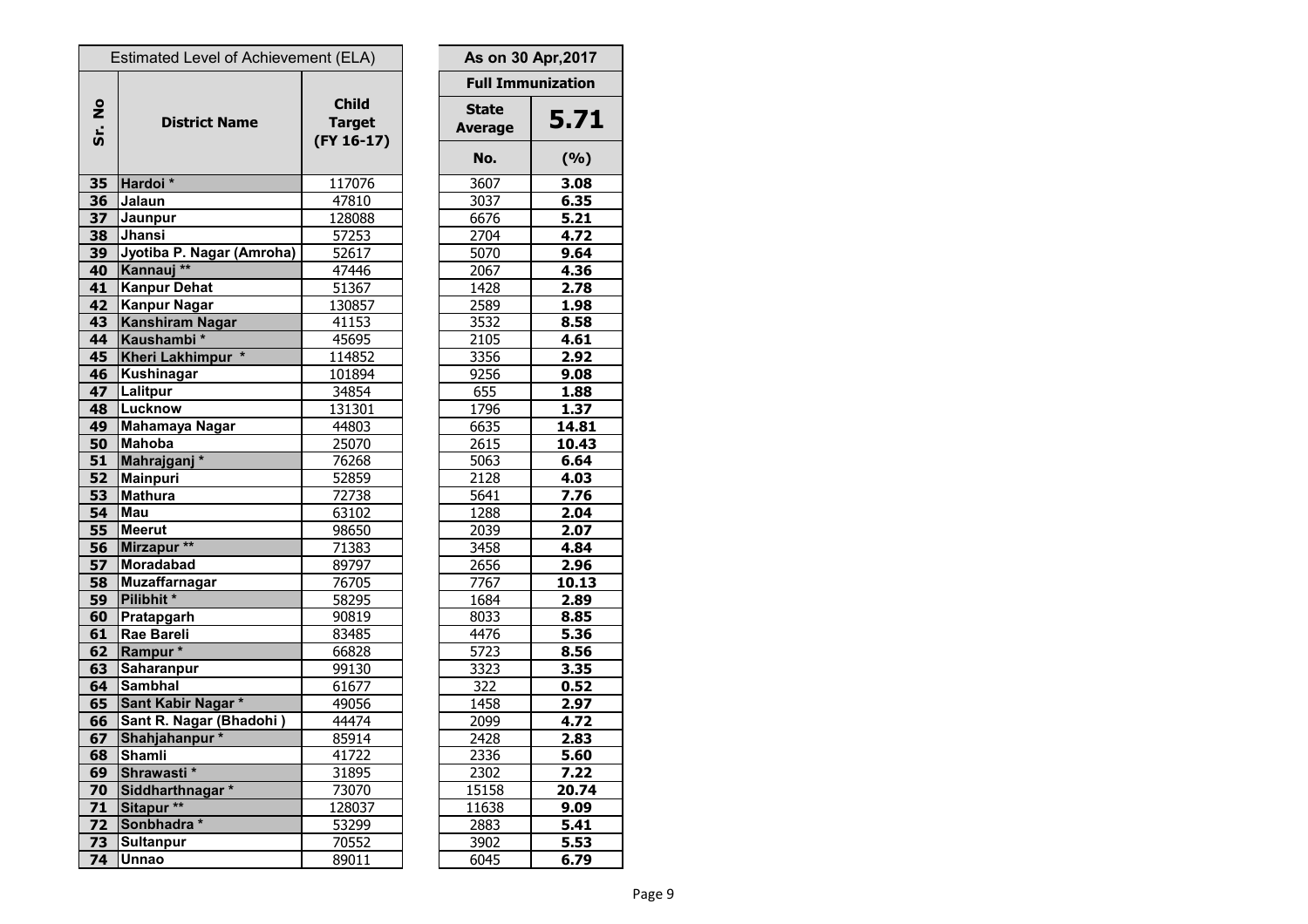|                     | Estimated Level of Achievement (ELA) | As on 30 Apr, 2017                            |                                |       |
|---------------------|--------------------------------------|-----------------------------------------------|--------------------------------|-------|
|                     |                                      |                                               | <b>Full Immunization</b>       |       |
| $\frac{1}{2}$<br>ູ່ | <b>District Name</b>                 | <b>Child</b><br><b>Target</b><br>$(FY 16-17)$ | <b>State</b><br><b>Average</b> | 5.7   |
|                     |                                      |                                               | No.                            | (9/6) |
| 75                  | Varanasi                             | 105355                                        | 8514                           | 8.08  |
|                     | <b>Uttar Pradesh:</b>                | 5711087                                       | 325880                         | 5.71  |
|                     | <b>Performance of Non HPD's</b>      | 3733665                                       | 231084                         | 6.19  |
|                     | Performance of HPD's *               | 1977422                                       | 94796                          | 4.79  |
|                     | Performance of msenat<br>dictricts   | 445275                                        | 20807                          | 4.67  |

| As on 30 Apr, 2017              |      |  |
|---------------------------------|------|--|
| <b>Full Immunization</b>        |      |  |
| State<br>5.71<br><b>Average</b> |      |  |
| No.                             | (%)  |  |
| 8514                            | 8.08 |  |
| 325880                          | 5.71 |  |
| 231084                          | 6.19 |  |
| 94796                           | 4.79 |  |
| 20807                           | 4.67 |  |

## **Lowest 10 Performing Districts**

## **Highest 10 Performing Districts**

| SN           | <b>District Name</b> | Cum.(%) | <b>SN</b>   | <b>District Name</b>            | Cum.(%) |
|--------------|----------------------|---------|-------------|---------------------------------|---------|
|              | <b>Sambhal</b>       | 0.52    |             | Siddharthnagar*                 | 20.74   |
| $\mathbf{2}$ | Gonda*               | 0.56    | $\mathbf 2$ | <b>Bulandshahr</b>              | 16.00   |
| 3            | Faizabad**           | 1.02    | 3           | Etah *                          | 15.00   |
| 4            | Farrukhabad*         | 1.23    | 4           | <b>Mahamaya Nagar (Hathras)</b> | 14.81   |
| 5            | Lucknow              | 1.37    | 5           | Firozabad                       | 13.57   |
| 6            | Aligarh              | 1.48    | 6           | <b>Baghpat</b>                  | 11.99   |
| 7            | <b>Bijnor</b>        | 1.65    | 7           | Auraiya                         | 10.84   |
| 8            | Budaun*              | 1.80    | 8           | Chandauli                       | 10.78   |
| 9            | Lalitpur             | 1.88    | 9           | Fatehpur                        | 10.58   |
| 10           | <b>Kanpur Nagar</b>  | 1.98    | 10          | <b>Mahoba</b>                   | 10.43   |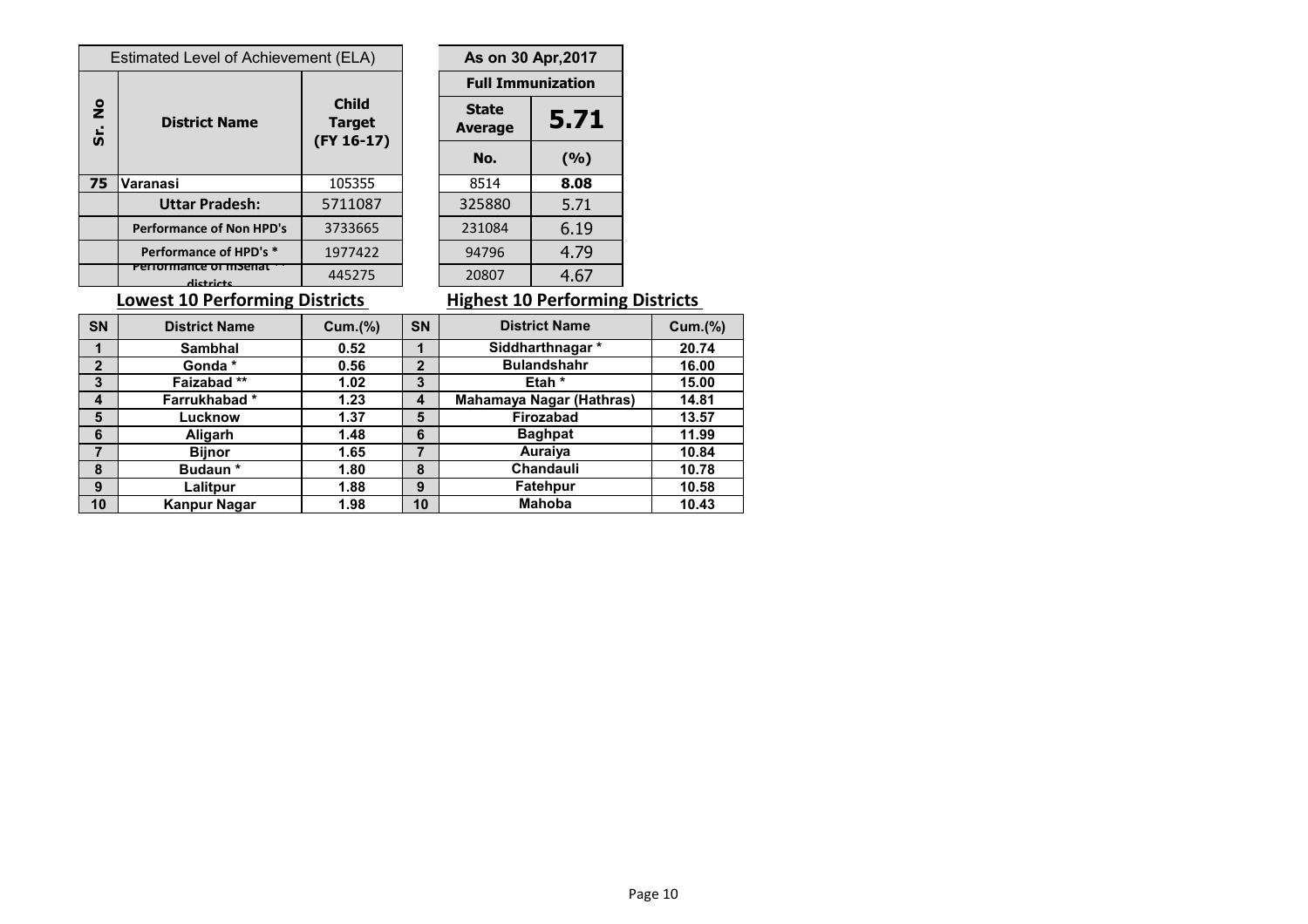# **Full ANC (FY 2016-17)**

**Full ANC reporting of PW registered with LMP in FY 2016-17 And Comparative Progress, NHM-Uttar Pradesh (Data Source MCTS Portal)**

| <b>Full ANC</b><br><b>PW</b><br>$\frac{1}{2}$<br><b>State</b><br>5.27<br><b>Target</b><br><b>District Name</b><br><b>Average</b><br>ູ່ສັ່<br>$(FY 16-17)$<br>No.<br>(9/0)<br>5290<br>145151<br>3.64<br>$1\,$<br>Agra<br>Aligarh<br>121727<br>3504<br>$\overline{2}$<br>2.88<br>$\overline{3}$<br>Allahabad*<br>5961<br>197470<br>3.02<br>$\overline{4}$<br><b>Ambedkar Nagar</b><br>79479<br>7859<br>9.89<br>5<br>60036<br><b>Amethi</b><br>3116<br>5.19<br>8.90<br>6<br>45468<br>4045<br><b>Auraiya</b><br>$\overline{7}$<br>Azamgarh<br>152961<br>9498<br>6.21<br>8<br>8.88<br><b>Baghpat</b><br>43145<br>3832<br>$\overline{9}$<br>Bahraich *<br>115247<br>3758<br>3.26<br>10 Ballia<br>5350<br>106810<br>5.01<br>11 Balrampur *<br>71207<br>1883<br>2.64<br>12 Banda<br>1992<br>3.34<br>59626<br>13 Barabanki *<br>4710<br>4.36<br>107950<br>14 Bareilly **<br>147951<br>2090<br>1.41<br>15 Basti<br>81544<br>7408<br>9.08<br>2252<br>16 Bijnor<br>122062<br>1.84<br>17 Budaun *<br>3.21<br>105774<br>3391<br>$17.\overline{36}$<br>18 Bulandshahr<br>115918<br>20126<br>19 Chandauli<br>64700<br>5967<br>9.22<br>20 Chitrakoot<br>32822<br>6.38<br>2093<br>21 Deoria<br>4907<br>4.78<br>102668<br>$22$ Etah $*$<br>3120<br>5.35<br>58352<br>23 Etawah<br>52324<br>649<br>1.24<br>24 Faizabad **<br>2745<br>3.36<br>81786<br>25 Farrukhabad*<br>62542<br>1451<br>2.32<br>26 Fatehpur<br>87231<br>6913<br>7.92<br>1774<br>2.14<br>27 Firozabad<br>82726<br>28 Gautam Budha Nagar<br>2761<br>55490<br>4.98<br>29<br>5711<br>5.10<br>Ghaziabad<br>111946<br>30 <sup>°</sup><br><b>Ghazipur</b><br>5.50<br>120031<br>6606<br>31 Gonda *<br>113694<br>1776<br>1.56<br>32 Gorakhpur<br>146990<br>9045<br>6.15<br>5.51<br>33 Hamirpur<br>36581<br>2016<br>34 Hapur<br>42504<br>4108<br>9.66<br>35 Hardoi *<br>135561<br>9616<br>7.09 | Estimated Level of Achievement (ELA) | As on 30 Apr, 2017 |  |  |
|-----------------------------------------------------------------------------------------------------------------------------------------------------------------------------------------------------------------------------------------------------------------------------------------------------------------------------------------------------------------------------------------------------------------------------------------------------------------------------------------------------------------------------------------------------------------------------------------------------------------------------------------------------------------------------------------------------------------------------------------------------------------------------------------------------------------------------------------------------------------------------------------------------------------------------------------------------------------------------------------------------------------------------------------------------------------------------------------------------------------------------------------------------------------------------------------------------------------------------------------------------------------------------------------------------------------------------------------------------------------------------------------------------------------------------------------------------------------------------------------------------------------------------------------------------------------------------------------------------------------------------------------------------------------------------------------------------------------------------------------------------------------------------------------------------------------------------------|--------------------------------------|--------------------|--|--|
|                                                                                                                                                                                                                                                                                                                                                                                                                                                                                                                                                                                                                                                                                                                                                                                                                                                                                                                                                                                                                                                                                                                                                                                                                                                                                                                                                                                                                                                                                                                                                                                                                                                                                                                                                                                                                                   |                                      |                    |  |  |
|                                                                                                                                                                                                                                                                                                                                                                                                                                                                                                                                                                                                                                                                                                                                                                                                                                                                                                                                                                                                                                                                                                                                                                                                                                                                                                                                                                                                                                                                                                                                                                                                                                                                                                                                                                                                                                   |                                      |                    |  |  |
|                                                                                                                                                                                                                                                                                                                                                                                                                                                                                                                                                                                                                                                                                                                                                                                                                                                                                                                                                                                                                                                                                                                                                                                                                                                                                                                                                                                                                                                                                                                                                                                                                                                                                                                                                                                                                                   |                                      |                    |  |  |
|                                                                                                                                                                                                                                                                                                                                                                                                                                                                                                                                                                                                                                                                                                                                                                                                                                                                                                                                                                                                                                                                                                                                                                                                                                                                                                                                                                                                                                                                                                                                                                                                                                                                                                                                                                                                                                   |                                      |                    |  |  |
|                                                                                                                                                                                                                                                                                                                                                                                                                                                                                                                                                                                                                                                                                                                                                                                                                                                                                                                                                                                                                                                                                                                                                                                                                                                                                                                                                                                                                                                                                                                                                                                                                                                                                                                                                                                                                                   |                                      |                    |  |  |
|                                                                                                                                                                                                                                                                                                                                                                                                                                                                                                                                                                                                                                                                                                                                                                                                                                                                                                                                                                                                                                                                                                                                                                                                                                                                                                                                                                                                                                                                                                                                                                                                                                                                                                                                                                                                                                   |                                      |                    |  |  |
|                                                                                                                                                                                                                                                                                                                                                                                                                                                                                                                                                                                                                                                                                                                                                                                                                                                                                                                                                                                                                                                                                                                                                                                                                                                                                                                                                                                                                                                                                                                                                                                                                                                                                                                                                                                                                                   |                                      |                    |  |  |
|                                                                                                                                                                                                                                                                                                                                                                                                                                                                                                                                                                                                                                                                                                                                                                                                                                                                                                                                                                                                                                                                                                                                                                                                                                                                                                                                                                                                                                                                                                                                                                                                                                                                                                                                                                                                                                   |                                      |                    |  |  |
|                                                                                                                                                                                                                                                                                                                                                                                                                                                                                                                                                                                                                                                                                                                                                                                                                                                                                                                                                                                                                                                                                                                                                                                                                                                                                                                                                                                                                                                                                                                                                                                                                                                                                                                                                                                                                                   |                                      |                    |  |  |
|                                                                                                                                                                                                                                                                                                                                                                                                                                                                                                                                                                                                                                                                                                                                                                                                                                                                                                                                                                                                                                                                                                                                                                                                                                                                                                                                                                                                                                                                                                                                                                                                                                                                                                                                                                                                                                   |                                      |                    |  |  |
|                                                                                                                                                                                                                                                                                                                                                                                                                                                                                                                                                                                                                                                                                                                                                                                                                                                                                                                                                                                                                                                                                                                                                                                                                                                                                                                                                                                                                                                                                                                                                                                                                                                                                                                                                                                                                                   |                                      |                    |  |  |
|                                                                                                                                                                                                                                                                                                                                                                                                                                                                                                                                                                                                                                                                                                                                                                                                                                                                                                                                                                                                                                                                                                                                                                                                                                                                                                                                                                                                                                                                                                                                                                                                                                                                                                                                                                                                                                   |                                      |                    |  |  |
|                                                                                                                                                                                                                                                                                                                                                                                                                                                                                                                                                                                                                                                                                                                                                                                                                                                                                                                                                                                                                                                                                                                                                                                                                                                                                                                                                                                                                                                                                                                                                                                                                                                                                                                                                                                                                                   |                                      |                    |  |  |
|                                                                                                                                                                                                                                                                                                                                                                                                                                                                                                                                                                                                                                                                                                                                                                                                                                                                                                                                                                                                                                                                                                                                                                                                                                                                                                                                                                                                                                                                                                                                                                                                                                                                                                                                                                                                                                   |                                      |                    |  |  |
|                                                                                                                                                                                                                                                                                                                                                                                                                                                                                                                                                                                                                                                                                                                                                                                                                                                                                                                                                                                                                                                                                                                                                                                                                                                                                                                                                                                                                                                                                                                                                                                                                                                                                                                                                                                                                                   |                                      |                    |  |  |
|                                                                                                                                                                                                                                                                                                                                                                                                                                                                                                                                                                                                                                                                                                                                                                                                                                                                                                                                                                                                                                                                                                                                                                                                                                                                                                                                                                                                                                                                                                                                                                                                                                                                                                                                                                                                                                   |                                      |                    |  |  |
|                                                                                                                                                                                                                                                                                                                                                                                                                                                                                                                                                                                                                                                                                                                                                                                                                                                                                                                                                                                                                                                                                                                                                                                                                                                                                                                                                                                                                                                                                                                                                                                                                                                                                                                                                                                                                                   |                                      |                    |  |  |
|                                                                                                                                                                                                                                                                                                                                                                                                                                                                                                                                                                                                                                                                                                                                                                                                                                                                                                                                                                                                                                                                                                                                                                                                                                                                                                                                                                                                                                                                                                                                                                                                                                                                                                                                                                                                                                   |                                      |                    |  |  |
|                                                                                                                                                                                                                                                                                                                                                                                                                                                                                                                                                                                                                                                                                                                                                                                                                                                                                                                                                                                                                                                                                                                                                                                                                                                                                                                                                                                                                                                                                                                                                                                                                                                                                                                                                                                                                                   |                                      |                    |  |  |
|                                                                                                                                                                                                                                                                                                                                                                                                                                                                                                                                                                                                                                                                                                                                                                                                                                                                                                                                                                                                                                                                                                                                                                                                                                                                                                                                                                                                                                                                                                                                                                                                                                                                                                                                                                                                                                   |                                      |                    |  |  |
|                                                                                                                                                                                                                                                                                                                                                                                                                                                                                                                                                                                                                                                                                                                                                                                                                                                                                                                                                                                                                                                                                                                                                                                                                                                                                                                                                                                                                                                                                                                                                                                                                                                                                                                                                                                                                                   |                                      |                    |  |  |
|                                                                                                                                                                                                                                                                                                                                                                                                                                                                                                                                                                                                                                                                                                                                                                                                                                                                                                                                                                                                                                                                                                                                                                                                                                                                                                                                                                                                                                                                                                                                                                                                                                                                                                                                                                                                                                   |                                      |                    |  |  |
|                                                                                                                                                                                                                                                                                                                                                                                                                                                                                                                                                                                                                                                                                                                                                                                                                                                                                                                                                                                                                                                                                                                                                                                                                                                                                                                                                                                                                                                                                                                                                                                                                                                                                                                                                                                                                                   |                                      |                    |  |  |
|                                                                                                                                                                                                                                                                                                                                                                                                                                                                                                                                                                                                                                                                                                                                                                                                                                                                                                                                                                                                                                                                                                                                                                                                                                                                                                                                                                                                                                                                                                                                                                                                                                                                                                                                                                                                                                   |                                      |                    |  |  |
|                                                                                                                                                                                                                                                                                                                                                                                                                                                                                                                                                                                                                                                                                                                                                                                                                                                                                                                                                                                                                                                                                                                                                                                                                                                                                                                                                                                                                                                                                                                                                                                                                                                                                                                                                                                                                                   |                                      |                    |  |  |
|                                                                                                                                                                                                                                                                                                                                                                                                                                                                                                                                                                                                                                                                                                                                                                                                                                                                                                                                                                                                                                                                                                                                                                                                                                                                                                                                                                                                                                                                                                                                                                                                                                                                                                                                                                                                                                   |                                      |                    |  |  |
|                                                                                                                                                                                                                                                                                                                                                                                                                                                                                                                                                                                                                                                                                                                                                                                                                                                                                                                                                                                                                                                                                                                                                                                                                                                                                                                                                                                                                                                                                                                                                                                                                                                                                                                                                                                                                                   |                                      |                    |  |  |
|                                                                                                                                                                                                                                                                                                                                                                                                                                                                                                                                                                                                                                                                                                                                                                                                                                                                                                                                                                                                                                                                                                                                                                                                                                                                                                                                                                                                                                                                                                                                                                                                                                                                                                                                                                                                                                   |                                      |                    |  |  |
|                                                                                                                                                                                                                                                                                                                                                                                                                                                                                                                                                                                                                                                                                                                                                                                                                                                                                                                                                                                                                                                                                                                                                                                                                                                                                                                                                                                                                                                                                                                                                                                                                                                                                                                                                                                                                                   |                                      |                    |  |  |
|                                                                                                                                                                                                                                                                                                                                                                                                                                                                                                                                                                                                                                                                                                                                                                                                                                                                                                                                                                                                                                                                                                                                                                                                                                                                                                                                                                                                                                                                                                                                                                                                                                                                                                                                                                                                                                   |                                      |                    |  |  |
|                                                                                                                                                                                                                                                                                                                                                                                                                                                                                                                                                                                                                                                                                                                                                                                                                                                                                                                                                                                                                                                                                                                                                                                                                                                                                                                                                                                                                                                                                                                                                                                                                                                                                                                                                                                                                                   |                                      |                    |  |  |
|                                                                                                                                                                                                                                                                                                                                                                                                                                                                                                                                                                                                                                                                                                                                                                                                                                                                                                                                                                                                                                                                                                                                                                                                                                                                                                                                                                                                                                                                                                                                                                                                                                                                                                                                                                                                                                   |                                      |                    |  |  |
|                                                                                                                                                                                                                                                                                                                                                                                                                                                                                                                                                                                                                                                                                                                                                                                                                                                                                                                                                                                                                                                                                                                                                                                                                                                                                                                                                                                                                                                                                                                                                                                                                                                                                                                                                                                                                                   |                                      |                    |  |  |
|                                                                                                                                                                                                                                                                                                                                                                                                                                                                                                                                                                                                                                                                                                                                                                                                                                                                                                                                                                                                                                                                                                                                                                                                                                                                                                                                                                                                                                                                                                                                                                                                                                                                                                                                                                                                                                   |                                      |                    |  |  |
|                                                                                                                                                                                                                                                                                                                                                                                                                                                                                                                                                                                                                                                                                                                                                                                                                                                                                                                                                                                                                                                                                                                                                                                                                                                                                                                                                                                                                                                                                                                                                                                                                                                                                                                                                                                                                                   |                                      |                    |  |  |
|                                                                                                                                                                                                                                                                                                                                                                                                                                                                                                                                                                                                                                                                                                                                                                                                                                                                                                                                                                                                                                                                                                                                                                                                                                                                                                                                                                                                                                                                                                                                                                                                                                                                                                                                                                                                                                   |                                      |                    |  |  |
|                                                                                                                                                                                                                                                                                                                                                                                                                                                                                                                                                                                                                                                                                                                                                                                                                                                                                                                                                                                                                                                                                                                                                                                                                                                                                                                                                                                                                                                                                                                                                                                                                                                                                                                                                                                                                                   |                                      |                    |  |  |
|                                                                                                                                                                                                                                                                                                                                                                                                                                                                                                                                                                                                                                                                                                                                                                                                                                                                                                                                                                                                                                                                                                                                                                                                                                                                                                                                                                                                                                                                                                                                                                                                                                                                                                                                                                                                                                   |                                      |                    |  |  |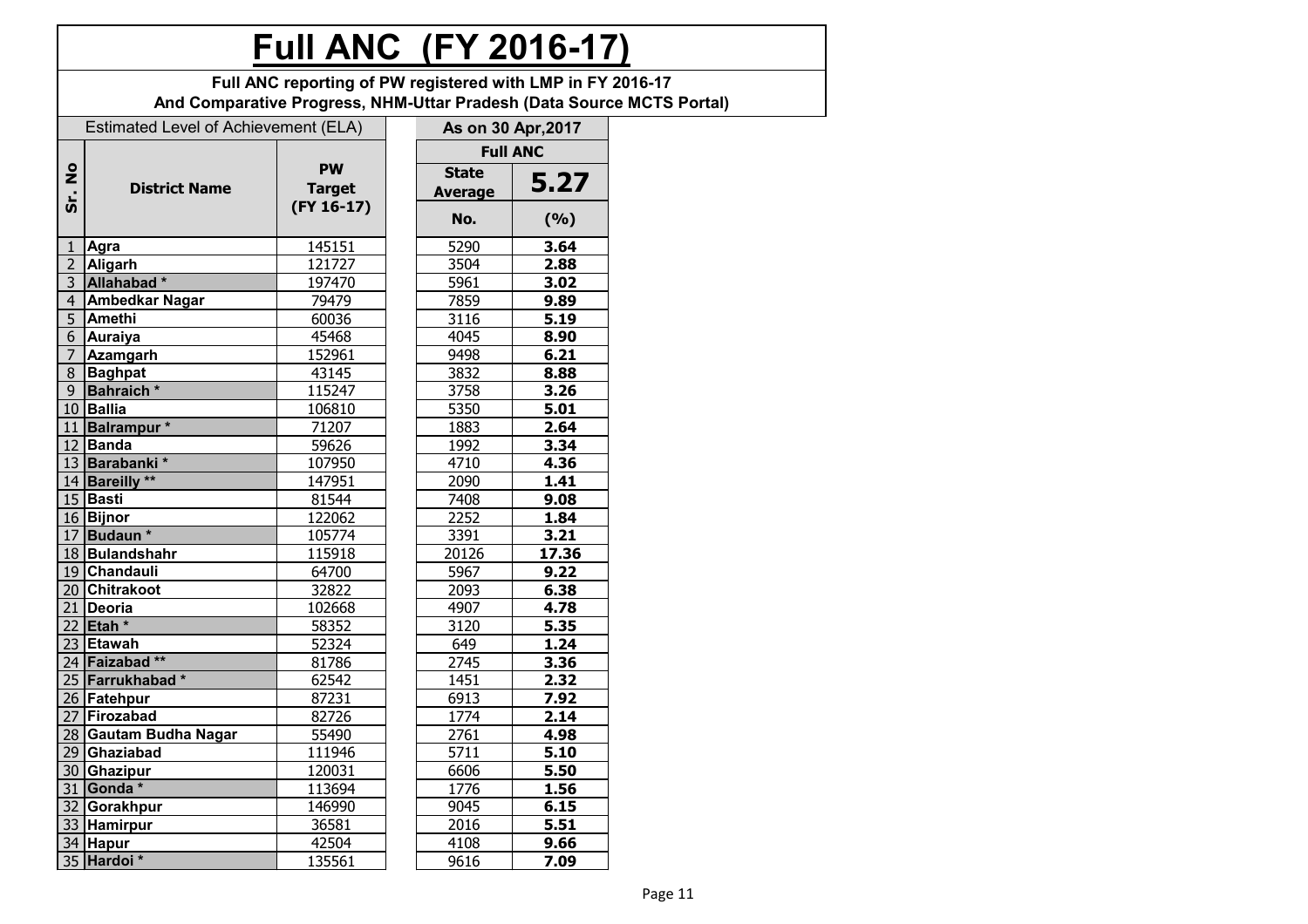|                    | Estimated Level of Achievement (ELA) |                            |  | As on 30 Apr, 2017 |       |  |
|--------------------|--------------------------------------|----------------------------|--|--------------------|-------|--|
|                    |                                      |                            |  | <b>Full ANC</b>    |       |  |
| $rac{1}{2}$<br>Śr. | <b>District Name</b>                 | <b>PW</b><br><b>Target</b> |  |                    | 5.27  |  |
|                    |                                      | $(FY 16-17)$               |  | No.                | (%)   |  |
|                    | 36 Jalaun                            | 55356                      |  | 4593               | 8.30  |  |
|                    | 37 Jaunpur                           | 148307                     |  | 7023               | 4.74  |  |
|                    | 38 Jhansi                            | 66291                      |  | 6667               | 10.06 |  |
|                    | 39 Jyotiba P. Nagar (Amroha)         | 60925                      |  | 6150               | 10.09 |  |
|                    | 40 Kannauj **                        | 54936                      |  | 2303               | 4.19  |  |
|                    | 41 Kanpur Dehat                      | 59476                      |  | 2002               | 3.37  |  |
|                    | 42 Kanpur Nagar                      | 151517                     |  | 4301               | 2.84  |  |
|                    | 43 Kanshiram Nagar                   | 47651                      |  | 2384               | 5.00  |  |
|                    | 44 Kaushambi*                        | 52911                      |  | 907                | 1.71  |  |
|                    | 45 Kheri Lakhimpur *                 | 132985                     |  | 4094               | 3.08  |  |
|                    | 46 Kushinagar                        | 117983                     |  | 3160               | 2.68  |  |
|                    | 47 Lalitpur                          | 40357                      |  | 2153               | 5.33  |  |
|                    | 48 Lucknow                           | 152032                     |  | 7099               | 4.67  |  |
|                    | 49 Mahamaya Nagar                    | 51876                      |  | 863                | 1.66  |  |
|                    | 50 Mahoba                            | 29027                      |  | 1208               | 4.16  |  |
|                    | 51 Mahrajganj*                       | 88310                      |  | 3991               | 4.52  |  |
|                    | 52 Mainpuri                          | 61204                      |  | 3828               | 6.25  |  |
|                    | 53 Mathura                           | 84222                      |  | 2339               | 2.78  |  |
|                    | 54 Mau                               | 73066                      |  | 3413               | 4.67  |  |
|                    | 55 Meerut                            | 114224                     |  | 3655               | 3.20  |  |
|                    | 56 Mirzapur **                       | 82652                      |  | 2188               | 2.65  |  |
|                    | 57 Moradabad                         | 103974                     |  | 3678               | 3.54  |  |
|                    | 58 Muzaffarnagar                     | 88816                      |  | 6204               | 6.99  |  |
|                    | 59 Pilibhit *                        | 67501                      |  | 4817               | 7.14  |  |
|                    | 60 Pratapgarh                        | 105157                     |  | 11541              | 10.97 |  |
|                    | 61 Rae Bareli                        | 96665                      |  | 4421               | 4.57  |  |
|                    | 62 Rampur *                          | 77381                      |  | 7213               | 9.32  |  |
|                    | 63 Saharanpur                        | 114782                     |  | 7419               | 6.46  |  |
|                    | 64 Sambhal                           | 71417                      |  | 1835               | 2.57  |  |
|                    | 65 Sant Kabir Nagar *                | 56801                      |  | 6318               | 11.12 |  |
|                    | 66 Sant R. Nagar (Bhadohi)           | 51497                      |  | 3002               | 5.83  |  |
|                    | 67 Shahjahanpur*                     | 99480                      |  | 5113               | 5.14  |  |
|                    | 68 Shamli                            | 48311                      |  | 4595               | 9.51  |  |
|                    | 69 Shrawasti *                       | 36931                      |  | 3798               | 10.28 |  |
|                    | 70 Siddharthnagar *                  | 84607                      |  | 3385               | 4.00  |  |
|                    | 71 Sitapur **                        | 148252                     |  | 10110              | 6.82  |  |
|                    | 72 Sonbhadra *                       | 61715                      |  | 842                | 1.36  |  |
|                    | 73 Sultanpur                         | 81693                      |  | 6518               | 7.98  |  |
|                    | 74 Unnao                             | 103065                     |  | 6255               | 6.07  |  |
|                    | 75 Varanasi                          | 122007                     |  | 9754               | 7.99  |  |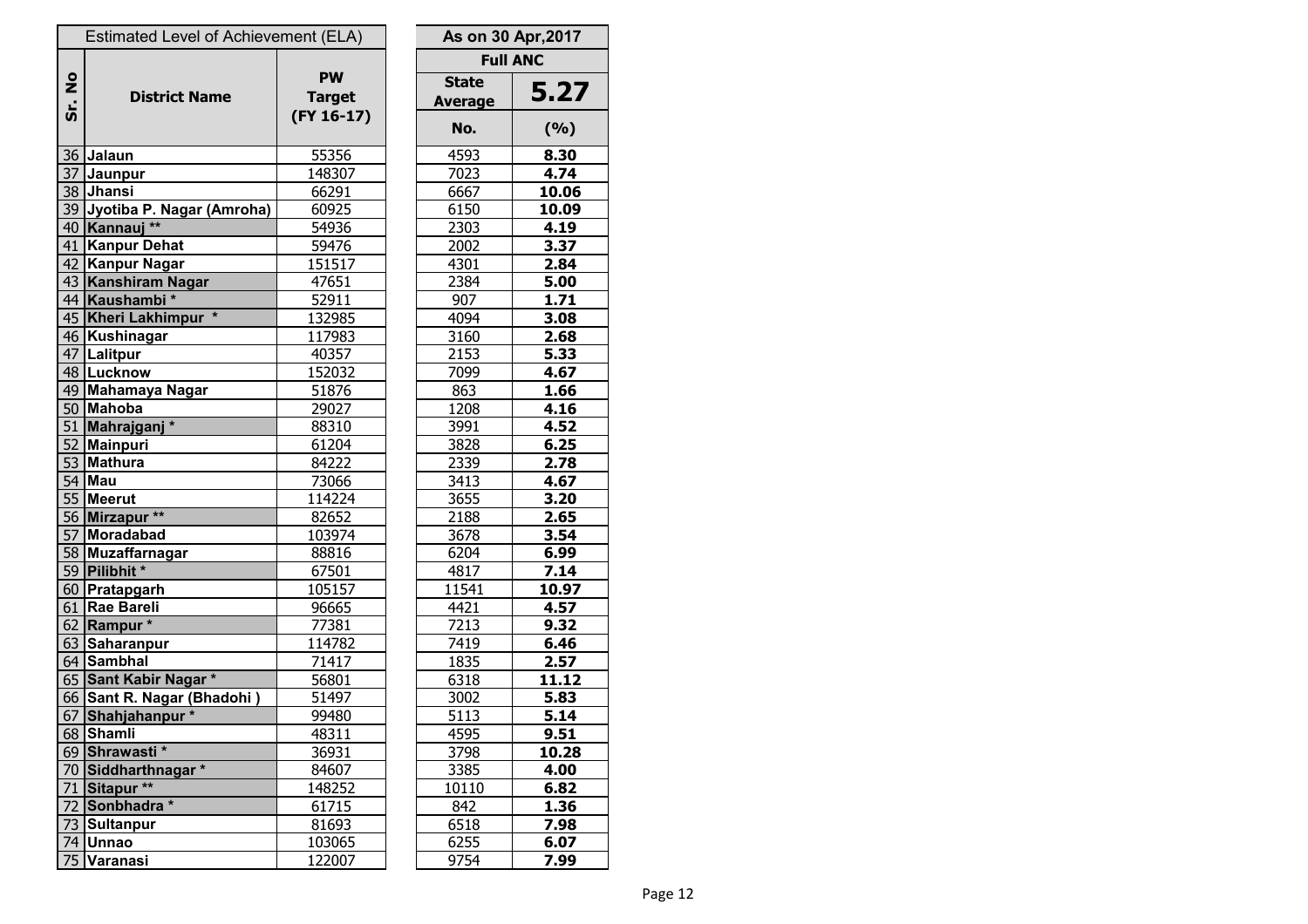|                     | Estimated Level of Achievement (ELA) | As on 30 Apr, 2017         |                                |                 |
|---------------------|--------------------------------------|----------------------------|--------------------------------|-----------------|
|                     |                                      |                            |                                | <b>Full ANC</b> |
| $\frac{1}{2}$<br>ູ່ | <b>District Name</b>                 | <b>PW</b><br><b>Target</b> | <b>State</b><br><b>Average</b> | $5.2^{\circ}$   |
|                     |                                      | $(FY 16-17)$               | No.                            | (9/6)           |
|                     | <b>Uttar Pradesh:</b>                | 6612837                    | 348462                         | 5.27            |
|                     | <b>Performance of Non HPD's</b>      | 4323188                    | 250498                         | 5.79            |
|                     | Performance of HPD's *               | 2289648                    | 97964                          | 4.28            |
|                     | Percontrice of Insensi<br>dictricts  | 515578                     | 19436                          | 3.77            |
|                     | .                                    |                            |                                |                 |

| As on 30 Apr, 2017              |       |  |  |
|---------------------------------|-------|--|--|
| <b>Full ANC</b>                 |       |  |  |
| State<br>5.27<br><b>Average</b> |       |  |  |
| No.                             | (9/6) |  |  |
| 348462                          | 5.27  |  |  |
| 250498                          | 5.79  |  |  |
| 97964                           | 4.28  |  |  |
| 19436                           | 3.77  |  |  |

### **Lowest 10 Performing Districts Highest 10 Performing Districts**

| <b>SN</b>               | <b>District Name</b>  | Cum.(% ) | <b>SN</b>    | <b>District Name</b>      | Cum.(%) |
|-------------------------|-----------------------|----------|--------------|---------------------------|---------|
| -1                      | <b>Etawah</b>         | 1.24     |              | <b>Bulandshahr</b>        | 17.36   |
| $\overline{2}$          | Sonbhadra*            | 1.36     | $\mathbf{2}$ | Sant Kabir Nagar*         | 11.12   |
| 3                       | <b>Bareilly **</b>    | 1.41     | 3            | Pratapgarh                | 10.97   |
| $\overline{\mathbf{4}}$ | Gonda*                | 1.56     | 4            | Shrawasti*                | 10.28   |
| 5                       | <b>Mahamaya Nagar</b> | 1.66     | 5            | Jyotiba P. Nagar (Amroha) | 10.09   |
| 6                       | Kaushambi*            | 1.71     | 6            | <b>Jhansi</b>             | 10.06   |
|                         | <b>Bijnor</b>         | 1.84     |              | <b>Ambedkar Nagar</b>     | 9.89    |
| -8                      | Firozabad             | 2.14     | 8            | <b>Hapur</b>              | 9.66    |
| -9                      | Farrukhabad*          | 2.32     | 9            | <b>Shamli</b>             | 9.51    |
| 10                      | <b>Sambhal</b>        | 2.57     | 10           | Rampur*                   | 9.32    |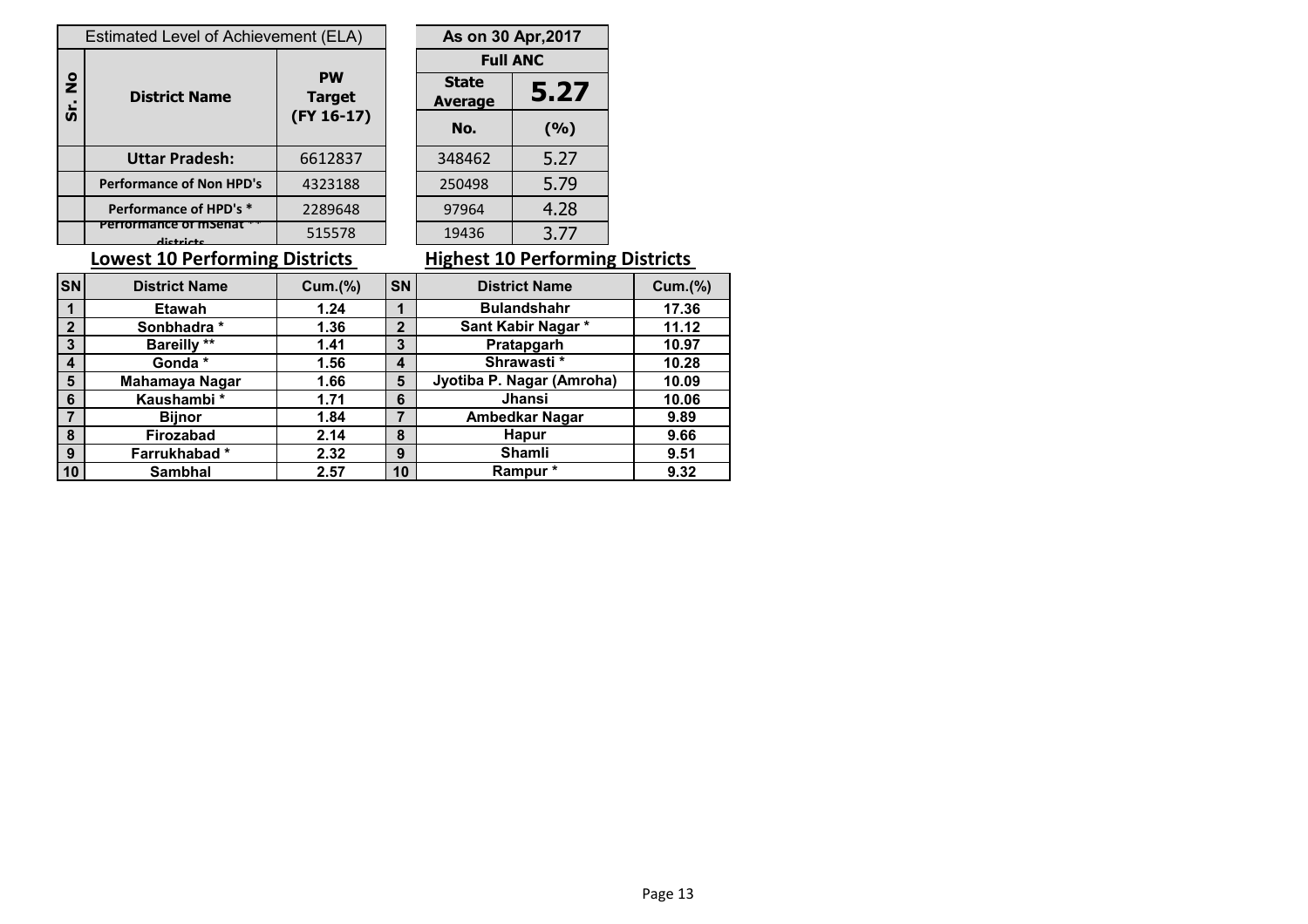## **Delivery Reporting (FY 2016-17)**

**Delevery reporting of PW registered with LMP in FY 2016-17**

**And Comparative Progress, NHM-Uttar Pradesh (Data Source MCTS Portal)**

|                 | Estimated Level of Achievement (ELA) |               |  |                | As on 30 Apr, 2017       |  |
|-----------------|--------------------------------------|---------------|--|----------------|--------------------------|--|
|                 |                                      |               |  |                | <b>Delivery Reported</b> |  |
| $\frac{1}{2}$   |                                      | <b>PW</b>     |  | <b>State</b>   |                          |  |
|                 | <b>District Name</b>                 | <b>Target</b> |  | <b>Average</b> | 4.49                     |  |
| <u>ຈັ່</u>      |                                      | $(FY 16-17)$  |  | No.            | (%)                      |  |
| $\mathbf{1}$    | Agra                                 | 145151        |  | 5243           | 3.61                     |  |
| $\overline{2}$  | <b>Aligarh</b>                       | 121727        |  | 3337           | 2.74                     |  |
| 3               | Allahabad*                           | 197470        |  | 9665           | 4.89                     |  |
| $\overline{4}$  | <b>Ambedkar Nagar</b>                | 79479         |  | 6138           | 7.72                     |  |
| $\frac{1}{5}$   | Amethi                               | 60036         |  | 4156           | 6.92                     |  |
| $\overline{6}$  | <b>Auraiya</b>                       | 45468         |  | 2477           | 5.45                     |  |
| $\overline{7}$  | <b>Azamgarh</b>                      | 152961        |  | 8821           | 5.77                     |  |
| $\overline{8}$  | <b>Baghpat</b>                       | 43145         |  | 2822           | 6.54                     |  |
| $\overline{9}$  | Bahraich*                            | 115247        |  | 3475           | 3.02                     |  |
| 10              | <b>Ballia</b>                        | 106810        |  | 2789           | 2.61                     |  |
| 11              | Balrampur*                           | 71207         |  | 1715           | 2.41                     |  |
| 12              | <b>Banda</b>                         | 59626         |  | 3145           | 5.27                     |  |
| 13              | Barabanki*                           | 107950        |  | 3815           | 3.53                     |  |
| 14              | <b>Bareilly</b> **                   | 147951        |  | 3312           | 2.24                     |  |
| $\overline{15}$ | <b>Basti</b>                         | 81544         |  | 3826           | 4.69                     |  |
| 16              | <b>Bijnor</b>                        | 122062        |  | 2023           | 1.66                     |  |
| 17              | Budaun <sup>*</sup>                  | 105774        |  | 2282           | 2.16                     |  |
| $\overline{18}$ | <b>Bulandshahr</b>                   | 115918        |  | 2009           | 1.73                     |  |
| 19              | Chandauli                            | 64700         |  | 2684           | 4.15                     |  |
| 20              | <b>Chitrakoot</b>                    | 32822         |  | 1916           | 5.84                     |  |
| $\overline{21}$ | <b>Deoria</b>                        | 102668        |  | 4849           | 4.72                     |  |
| $\overline{22}$ | Etah <sup>*</sup>                    | 58352         |  | 2765           | 4.74                     |  |
| $\overline{23}$ | <b>Etawah</b>                        | 52324         |  | 794            | 1.52                     |  |
| $\overline{24}$ | Faizabad**                           | 81786         |  | 1215           | 1.49                     |  |
| $\overline{25}$ | Farrukhabad*                         | 62542         |  | 1774           | 2.84                     |  |
| 26              | Fatehpur                             | 87231         |  | 2217           | 2.54                     |  |
| 27              | Firozabad                            | 82726         |  | 2215           | 2.68                     |  |
| $\overline{28}$ | <b>Gautam Budha Nagar</b>            | 55490         |  | 243            | 0.44                     |  |
| $\overline{29}$ | Ghaziabad                            | 111946        |  | 3363           | 3.00                     |  |
| $\overline{30}$ | Ghazipur                             | 120031        |  | 5873           | 4.89                     |  |
| $\overline{31}$ | Gonda *                              | 113694        |  | 1906           | 1.68                     |  |
| $\overline{32}$ | Gorakhpur                            | 146990        |  | 5628           | 3.83                     |  |
| 33              | Hamirpur                             | 36581         |  | 2421           | 6.62                     |  |
| 34              | <b>Hapur</b>                         | 42504         |  | 2823           | 6.64                     |  |
| $\overline{35}$ | Hardoi*                              | 135561        |  | 11273          | 8.32                     |  |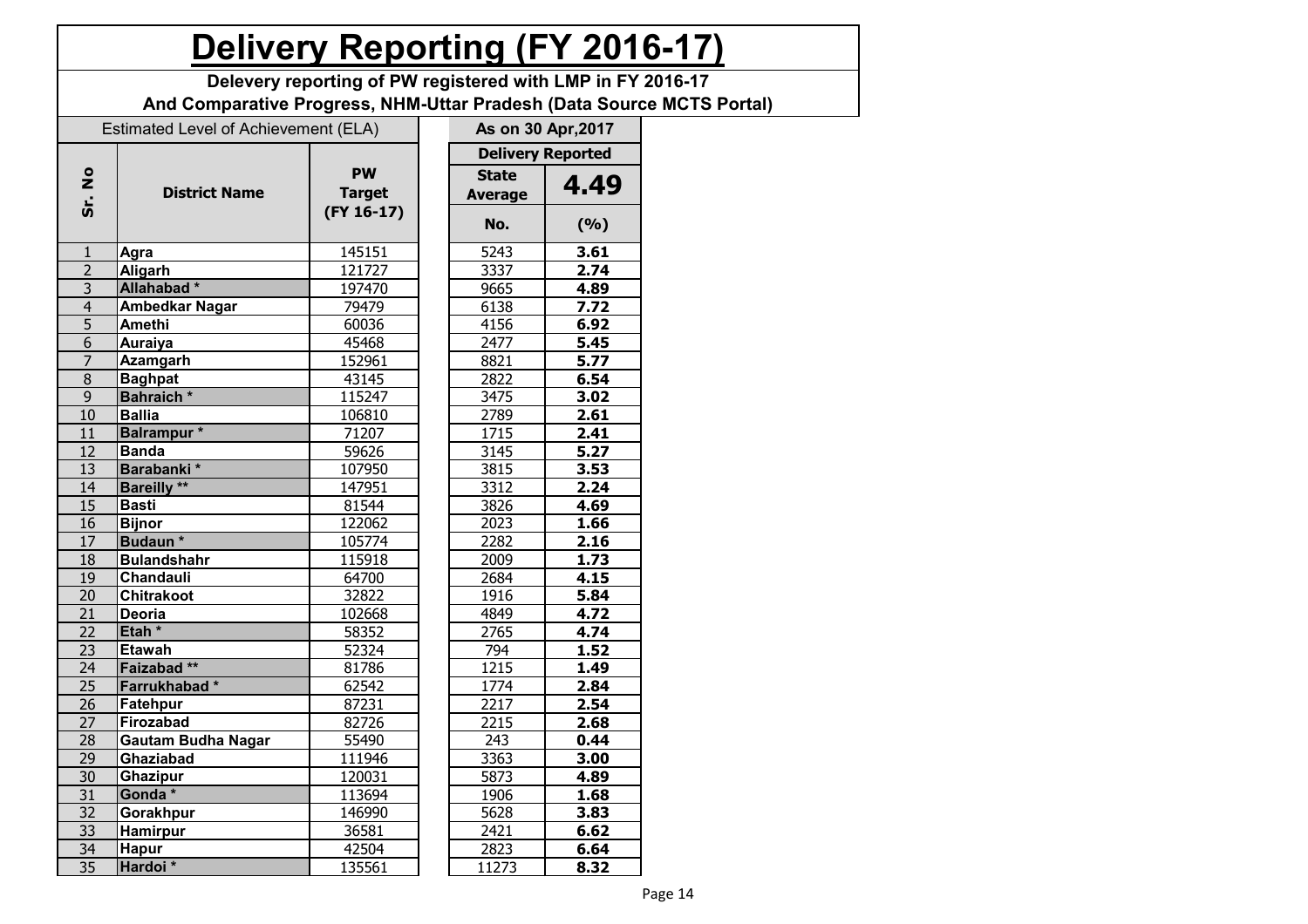|                 | <b>Estimated Level of Achievement (ELA)</b> |               | As on 30 Apr, 2017       |       |
|-----------------|---------------------------------------------|---------------|--------------------------|-------|
|                 |                                             |               | <b>Delivery Reported</b> |       |
| $rac{1}{2}$     |                                             | <b>PW</b>     | <b>State</b>             |       |
|                 | <b>District Name</b>                        | <b>Target</b> | <b>Average</b>           | 4.49  |
| ູ່              |                                             | $(FY 16-17)$  | No.                      | (%)   |
|                 |                                             |               |                          |       |
| 36              | Jalaun                                      | 55356         | 4077                     | 7.37  |
| $\overline{37}$ | Jaunpur                                     | 148307        | 2650                     | 1.79  |
| 38              | Jhansi                                      | 66291         | 6933                     | 10.46 |
| 39              | Jyotiba P. Nagar (Amroha)                   | 60925         | 5590                     | 9.18  |
| 40              | Kannauj **                                  | 54936         | 3254                     | 5.92  |
| 41              | <b>Kanpur Dehat</b>                         | 59476         | 1818                     | 3.06  |
| 42              | <b>Kanpur Nagar</b>                         | 151517        | 3242                     | 2.14  |
| 43              | <b>Kanshiram Nagar</b>                      | 47651         | 3919                     | 8.22  |
| 44              | Kaushambi*                                  | 52911         | 915                      | 1.73  |
| 45              | Kheri Lakhimpur *                           | 132985        | 4771                     | 3.59  |
| 46              | Kushinagar                                  | 117983        | 4019                     | 3.41  |
| 47              | Lalitpur                                    | 40357         | 4687                     | 11.61 |
| 48              | Lucknow                                     | 152032        | 8594                     | 5.65  |
| 49              | Mahamaya Nagar                              | 51876         | 820                      | 1.58  |
| 50              | <b>Mahoba</b>                               | 29027         | 2124                     | 7.32  |
| 51              | Mahrajganj*                                 | 88310         | 3449                     | 3.91  |
| $\overline{52}$ | <b>Mainpuri</b>                             | 61204         | 1234                     | 2.02  |
| 53              | <b>Mathura</b>                              | 84222         | 1777                     | 2.11  |
| 54              | Mau                                         | 73066         | 1921                     | 2.63  |
| $\overline{55}$ | <b>Meerut</b>                               | 114224        | 3484                     | 3.05  |
| 56              | Mirzapur **                                 | 82652         | 2381                     | 2.88  |
| $\overline{57}$ | Moradabad                                   | 103974        | 3171                     | 3.05  |
| $\overline{58}$ | <b>Muzaffarnagar</b>                        | 88816         | 5465                     | 6.15  |
| 59              | Pilibhit*                                   | 67501         | 4259                     | 6.31  |
| 60              | Pratapgarh                                  | 105157        | 9620                     | 9.15  |
| 61              | Rae Bareli                                  | 96665         | 4299                     | 4.45  |
| 62              | Rampur*                                     | 77381         | 2982                     | 3.85  |
| 63              | Saharanpur                                  | 114782        | 10002                    | 8.71  |
| 64              | <b>Sambhal</b>                              | 71417         | 2669                     | 3.74  |
| 65              | Sant Kabir Nagar*                           | 56801         | 6027                     | 10.61 |
| 66              | Sant R. Nagar (Bhadohi)                     | 51497         | 1815                     | 3.52  |
| 67              | Shahjahanpur*                               | 99480         | 4510                     | 4.53  |
| 68              | <b>Shamli</b>                               | 48311         | 4530                     | 9.38  |
| 69              | Shrawasti*                                  | 36931         | 3617                     | 9.79  |
| 70              | Siddharthnagar *                            | 84607         | 7909                     | 9.35  |
| 71              | Sitapur <sup>**</sup>                       | 148252        | 8892                     | 6.00  |
| 72              | Sonbhadra *                                 | 61715         | 802                      | 1.30  |
| 73              | <b>Sultanpur</b>                            | 81693         | 4230                     | 5.18  |
| 74              | <b>Unnao</b>                                | 103065        | 5257                     | 5.10  |
| 75              | Varanasi                                    | 122007        | 9892                     | 8.11  |
|                 |                                             |               |                          |       |

| As on 30 Apr, 2017             |                          |
|--------------------------------|--------------------------|
|                                | <b>Delivery Reported</b> |
| <b>State</b><br><b>Average</b> | 4.49                     |
| No.                            | (9/0)                    |
| 4077                           | 7.37                     |
| 2650                           | 1.79                     |
| 6933                           | 10.46                    |
| 5590                           | 9.18                     |
| 3254                           | 5.92                     |
| 1818                           | 3.06                     |
| 3242                           | 2.14                     |
| 39 <u>19</u>                   | 8.22                     |
| 915                            | 1.73                     |
| 4771                           | 3.59                     |
| 4019                           | 3.41                     |
| 4687                           | <u> 11.61</u>            |
| 8594                           | <u>5.65</u>              |
| 820                            | 1.58                     |
| 2124                           | <u>7.32</u>              |
| 3449                           | <u>3.91</u>              |
| 1234                           | <u>2.02</u>              |
| 1777                           | 2.11                     |
| 1921                           | 2.63                     |
| 3484                           | 3.05                     |
| 2381                           | 2.88                     |
| 3171                           | 3.05                     |
| 5465                           | 6.15                     |
| 4259                           | 6.31                     |
| 9620                           | 9.15                     |
| 4299                           | 4.45                     |
| 2982                           | 3.85                     |
| 10002                          | 8.71                     |
| 2669                           | 3.74                     |
| 6027                           | 10.61                    |
| 1815                           | <u>3.52</u>              |
| 4510                           | 4.53                     |
| 4530                           | 9.38                     |
| 3617                           | 9.79                     |
| 7909                           | 9.35                     |
| 8892                           | 6.00                     |
| 802                            | 1.30                     |
| 4230                           | 5.18                     |
| 5257                           | 5.10                     |
| 9892                           | $\overline{9}$ 11        |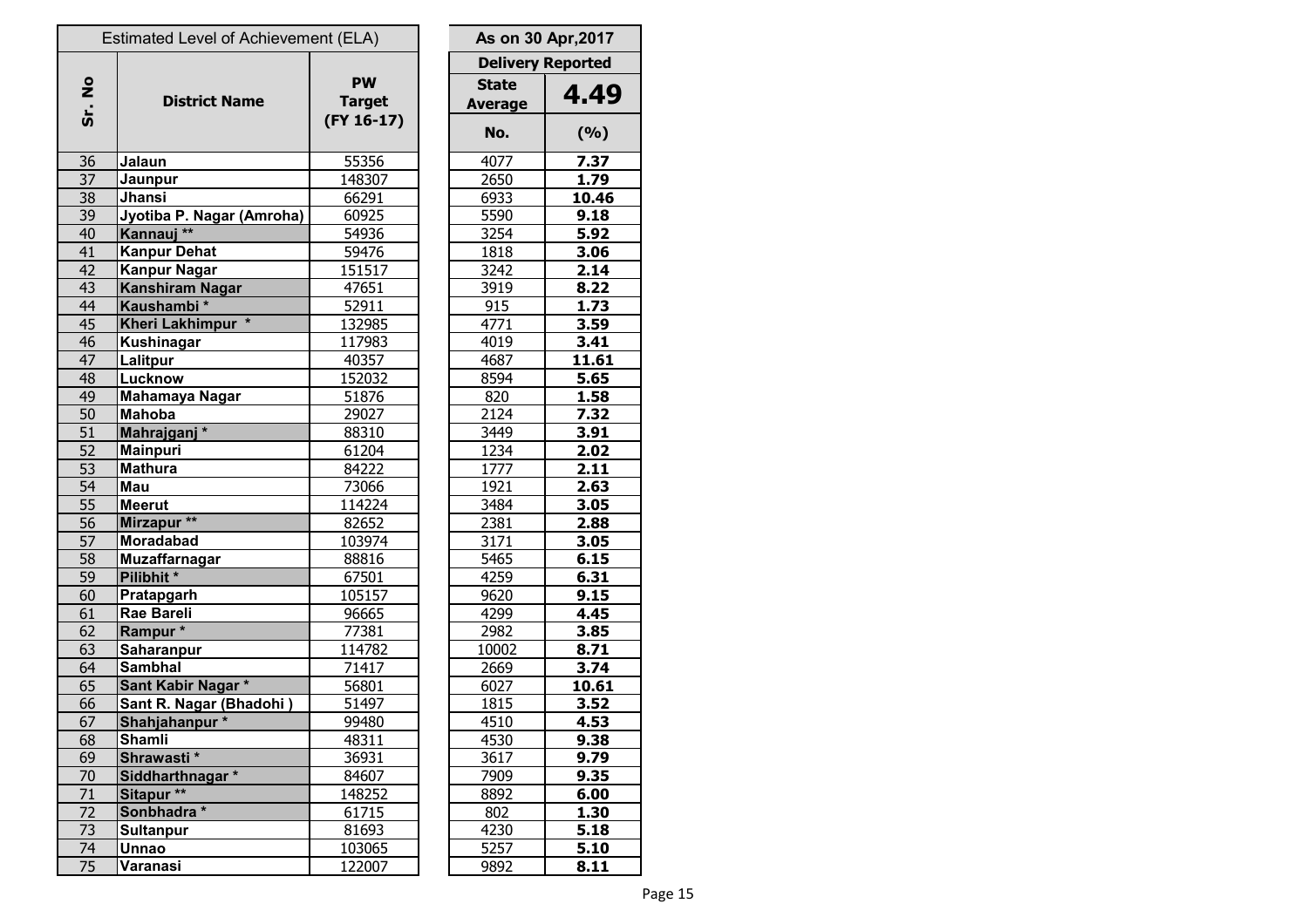| Estimated Level of Achievement (ELA) |                                    |                                            |  | As on 30 Apr, 2017             |                          |
|--------------------------------------|------------------------------------|--------------------------------------------|--|--------------------------------|--------------------------|
|                                      |                                    |                                            |  |                                | <b>Delivery Reported</b> |
| $\frac{1}{2}$<br>Sr.                 | <b>District Name</b>               | <b>PW</b><br><b>Target</b><br>$(FY 16-17)$ |  | <b>State</b><br><b>Average</b> |                          |
|                                      |                                    |                                            |  | No.                            | (%)                      |
|                                      | <b>Uttar Pradesh:</b>              | 6612837                                    |  | 296616                         | 4.49                     |
|                                      | <b>Performance of Non HPD's</b>    | 4323188                                    |  | 195732                         | 4.53                     |
|                                      | Performance of HPD's *             | 2289648                                    |  | 100884                         | 4.41                     |
|                                      | Performance of msenar<br>dictricts | 515578                                     |  | 19054                          | 3.70                     |

| As on 30 Apr, 2017                     |       |  |
|----------------------------------------|-------|--|
| <b>Delivery Reported</b>               |       |  |
| <b>State</b><br>4.49<br><b>Average</b> |       |  |
| No.                                    | (9/0) |  |
| 296616                                 | 4.49  |  |
| 195732                                 | 4.53  |  |
| 100884                                 | 4.41  |  |
| 19054                                  | 3.70  |  |

## **Lowest 10 Performing Districts Follow Highest 10 Performing Districts**

| <b>SN</b> | <b>District Name</b>      | Cum.(% ) | <b>SN</b>        | <b>District Name</b>      | Cum.(%) |
|-----------|---------------------------|----------|------------------|---------------------------|---------|
|           | <b>Gautam Budha Nagar</b> | 0.44     |                  | Lalitpur                  | 11.61   |
| 2         | Sonbhadra*                | 1.30     | $\mathbf 2$      | Sant Kabir Nagar*         | 10.61   |
| 3         | Faizabad**                | 1.49     | 3                | <b>Jhansi</b>             | 10.46   |
|           | <b>Etawah</b>             | 1.52     | $\boldsymbol{4}$ | Shrawasti*                | 9.79    |
| 5         | Mahamaya Nagar            | 1.58     | 5                | <b>Shamli</b>             | 9.38    |
| 6         | <b>Bijnor</b>             | 1.66     | 6                | Siddharthnagar*           | 9.35    |
|           | Gonda *                   | 1.68     |                  | Jyotiba P. Nagar (Amroha) | 9.18    |
| 8         | Kaushambi*                | 1.73     | 8                | Pratapgarh                | 9.15    |
| 9         | <b>Bulandshahr</b>        | 1.73     | 9                | Saharanpur                | 8.71    |
| 10        | Jaunpur                   | 1.79     | 10               | Hardoi*                   | 8.32    |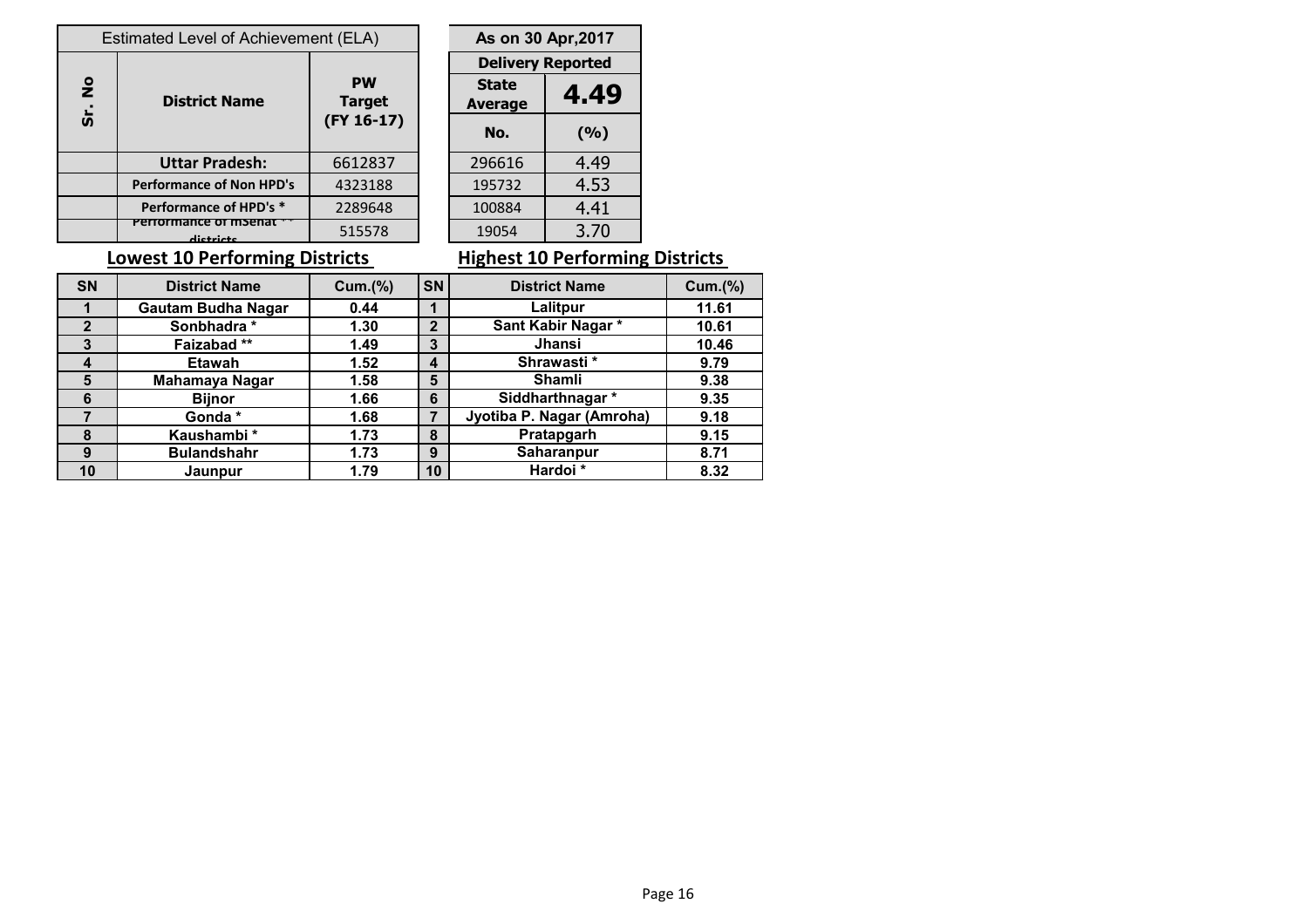# **Mother Complications (FY 2016-17)**

**Mother Complications reported FY 2016-17**

**And Comparative Progress, NHM-Uttar Pradesh (Data Source MCTS Portal)**

|                | Estimated Level of Achievement (ELA) |               |  | As on 30 Apr, 2017 |                             |  |  |
|----------------|--------------------------------------|---------------|--|--------------------|-----------------------------|--|--|
|                |                                      |               |  |                    | <b>Mother Complications</b> |  |  |
| $\frac{1}{2}$  |                                      | <b>PW</b>     |  | <b>State</b>       | 2.08                        |  |  |
| Śr.            | <b>District Name</b>                 | <b>Target</b> |  | <b>Average</b>     |                             |  |  |
|                |                                      | $(FY 16-17)$  |  | No.                | (9/6)                       |  |  |
| 1              | Agra                                 | 145151        |  | 2033               | 1.40                        |  |  |
| $\overline{2}$ | <b>Aligarh</b>                       | 121727        |  | 2313               | 1.90                        |  |  |
| $\overline{3}$ | Allahabad*                           | 197470        |  | 4104               | 2.08                        |  |  |
| $\overline{4}$ | <b>Ambedkar Nagar</b>                | 79479         |  | 1846               | 2.32                        |  |  |
| 5              | <b>Amethi</b>                        | 60036         |  | 2848               | 4.74                        |  |  |
| 6              | <b>Auraiya</b>                       | 45468         |  | 826                | 1.82                        |  |  |
| $\overline{7}$ | Azamgarh                             | 152961        |  | 2384               | 1.56                        |  |  |
| $\overline{8}$ | <b>Baghpat</b>                       | 43145         |  | 1659               | 3.85                        |  |  |
| $\overline{9}$ | <b>Bahraich</b> *                    | 115247        |  | 3473               | 3.01                        |  |  |
|                | 10 Ballia                            | 106810        |  | 969                | 0.91                        |  |  |
|                | 11 Balrampur *                       | 71207         |  | 1099               | 1.54                        |  |  |
|                | 12 Banda                             | 59626         |  | 1060               | 1.78                        |  |  |
|                | 13 Barabanki*                        | 107950        |  | 3616               | 3.35                        |  |  |
|                | 14 Bareilly **                       | 147951        |  | 4157               | 2.81                        |  |  |
|                | 15 Basti                             | 81544         |  | 936                | 1.15                        |  |  |
|                | 16 Bijnor                            | 122062        |  | 2337               | 1.91                        |  |  |
|                | 17 Budaun *                          | 105774        |  | 1200               | 1.13                        |  |  |
|                | 18 Bulandshahr                       | 115918        |  | 867                | 0.75                        |  |  |
|                | 19 Chandauli                         | 64700         |  | 246                | 0.38                        |  |  |
|                | 20 Chitrakoot                        | 32822         |  | 1042               | 3.17                        |  |  |
|                | 21 Deoria                            | 102668        |  | 788                | 0.77                        |  |  |
|                | 22 Etah $*$                          | 58352         |  | 2610               | 4.47                        |  |  |
|                | 23 Etawah                            | 52324         |  | 2244               | 4.29                        |  |  |
|                | 24 Faizabad **                       | 81786         |  | 858                | 1.05                        |  |  |
|                | 25 Farrukhabad*                      | 62542         |  | 1849               | 2.96                        |  |  |
|                | 26 Fatehpur                          | 87231         |  | 521                | 0.60                        |  |  |
|                | 27 Firozabad                         | 82726         |  | 1109               | 1.34                        |  |  |
|                | 28 Gautam Budha Nagar                | 55490         |  | 2014               | 3.63                        |  |  |
|                | 29 Ghaziabad                         | 111946        |  | 885                | 0.79                        |  |  |
|                | 30 Ghazipur                          | 120031        |  | 3034               | 2.53                        |  |  |
|                | 31 Gonda *                           | 113694        |  | 1074               | 0.94                        |  |  |
|                | 32 Gorakhpur                         | 146990        |  | 3336               | 2.27                        |  |  |
|                | 33 Hamirpur                          | 36581         |  | 462                | 1.26                        |  |  |
|                | 34 Hapur                             | 42504         |  | 1758               | 4.14                        |  |  |
|                | 35 Hardoi *                          | 135561        |  | 3846               | 2.84                        |  |  |
|                | 36 Jalaun                            | 55356         |  | 995                | 1.80                        |  |  |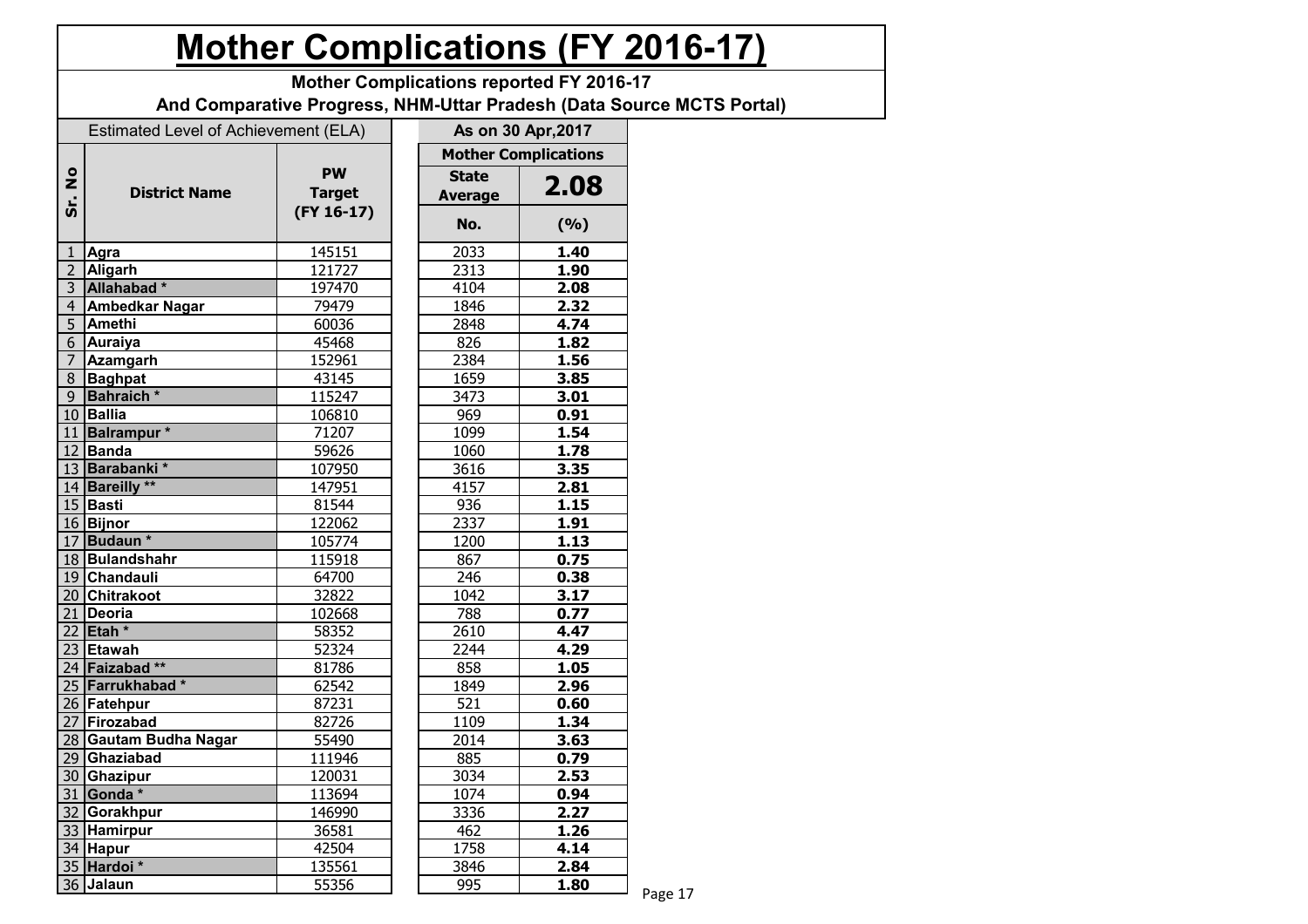|               | Estimated Level of Achievement (ELA) |                               |                | As on 30 Apr, 2017          |  |
|---------------|--------------------------------------|-------------------------------|----------------|-----------------------------|--|
|               |                                      |                               |                | <b>Mother Complications</b> |  |
| $\frac{1}{2}$ |                                      | <b>PW</b>                     | <b>State</b>   | 2.08                        |  |
| Śr.           | <b>District Name</b>                 | <b>Target</b><br>$(FY 16-17)$ | <b>Average</b> |                             |  |
|               |                                      |                               | No.            | (9/6)                       |  |
| 37            | Jaunpur                              | 148307                        | 1012           | 0.68                        |  |
|               | 38 Jhansi                            | 66291                         | 2384           | 3.60                        |  |
|               | 39 Jyotiba P. Nagar (Amroha)         | 60925                         | 3449           | 5.66                        |  |
|               | 40 Kannauj **                        | 54936                         | 930            | 1.69                        |  |
|               | 41 Kanpur Dehat                      | 59476                         | 570            | 0.96                        |  |
|               | 42 Kanpur Nagar                      | 151517                        | 1839           | 1.21                        |  |
|               | 43 Kanshiram Nagar                   | 47651                         | 2492           | 5.23                        |  |
|               | 44 Kaushambi*                        | 52911                         | 1410           | 2.66                        |  |
|               | 45 Kheri Lakhimpur *                 | 132985                        | 3348           | 2.52                        |  |
|               | 46 Kushinagar                        | 117983                        | 1125           | 0.95                        |  |
| 47            | Lalitpur                             | 40357                         | 1134           | 2.81                        |  |
|               | 48 Lucknow                           | 152032                        | 2168           | 1.43                        |  |
|               | 49 Mahamaya Nagar                    | 51876                         | 1514           | 2.92                        |  |
|               | 50 Mahoba                            | 29027                         | 302            | 1.04                        |  |
|               | 51 Mahrajganj*                       | 88310                         | 2179           | 2.47                        |  |
| 52            | <b>Mainpuri</b>                      | 61204                         | 305            | 0.50                        |  |
| 53            | <b>Mathura</b>                       | 84222                         | 1433           | 1.70                        |  |
|               | 54 Mau                               | 73066                         | 1513           | 2.07                        |  |
| 55            | <b>Meerut</b>                        | 114224                        | 3030           | 2.65                        |  |
|               | 56 Mirzapur **                       | 82652                         | 4142           | 5.01                        |  |
| 57            | Moradabad                            | 103974                        | 1701           | 1.64                        |  |
|               | 58 Muzaffarnagar                     | 88816                         | 1222           | 1.38                        |  |
|               | 59 Pilibhit *                        | 67501                         | 1366           | 2.02                        |  |
|               | 60 Pratapgarh                        | 105157                        | 3440           | 3.27                        |  |
| 61            | <b>Rae Bareli</b>                    | 96665                         | 1948           | 2.02                        |  |
|               | 62 Rampur $*$                        | 77381                         | 3795           | 4.90                        |  |
| 63            | Saharanpur                           | 114782                        | 3176           | 2.77                        |  |
|               | 64 Sambhal                           | 71417                         | 1129           | 1.58                        |  |
|               | 65 Sant Kabir Nagar *                | 56801                         | 1024           | 1.80                        |  |
|               | 66 Sant R. Nagar (Bhadohi)           | $\overline{51497}$            | 1012           | 1.97                        |  |
|               | 67 Shahjahanpur*                     | 99480                         | 1503           | 1.51                        |  |
|               | 68 Shamli                            | 48311                         | 988            | 2.05                        |  |
|               | 69 Shrawasti*                        | 36931                         | 1309           | 3.54                        |  |
|               | 70 Siddharthnagar *                  | 84607                         | 1862           | 2.20                        |  |
|               | 71 Sitapur **                        | 148252                        | 2589           | 1.75                        |  |
|               | 72 Sonbhadra *                       | 61715                         | 1618           | 2.62                        |  |
|               | 73 Sultanpur                         | 81693                         | 2638           | 3.23                        |  |
|               | 74 Unnao                             | 103065                        | 871            | 0.85                        |  |
|               | 75 Varanasi                          | 122007                        | 1579           | 1.29                        |  |
|               | <b>Uttar Pradesh:</b>                | 6612837                       | 137447         | 2.08                        |  |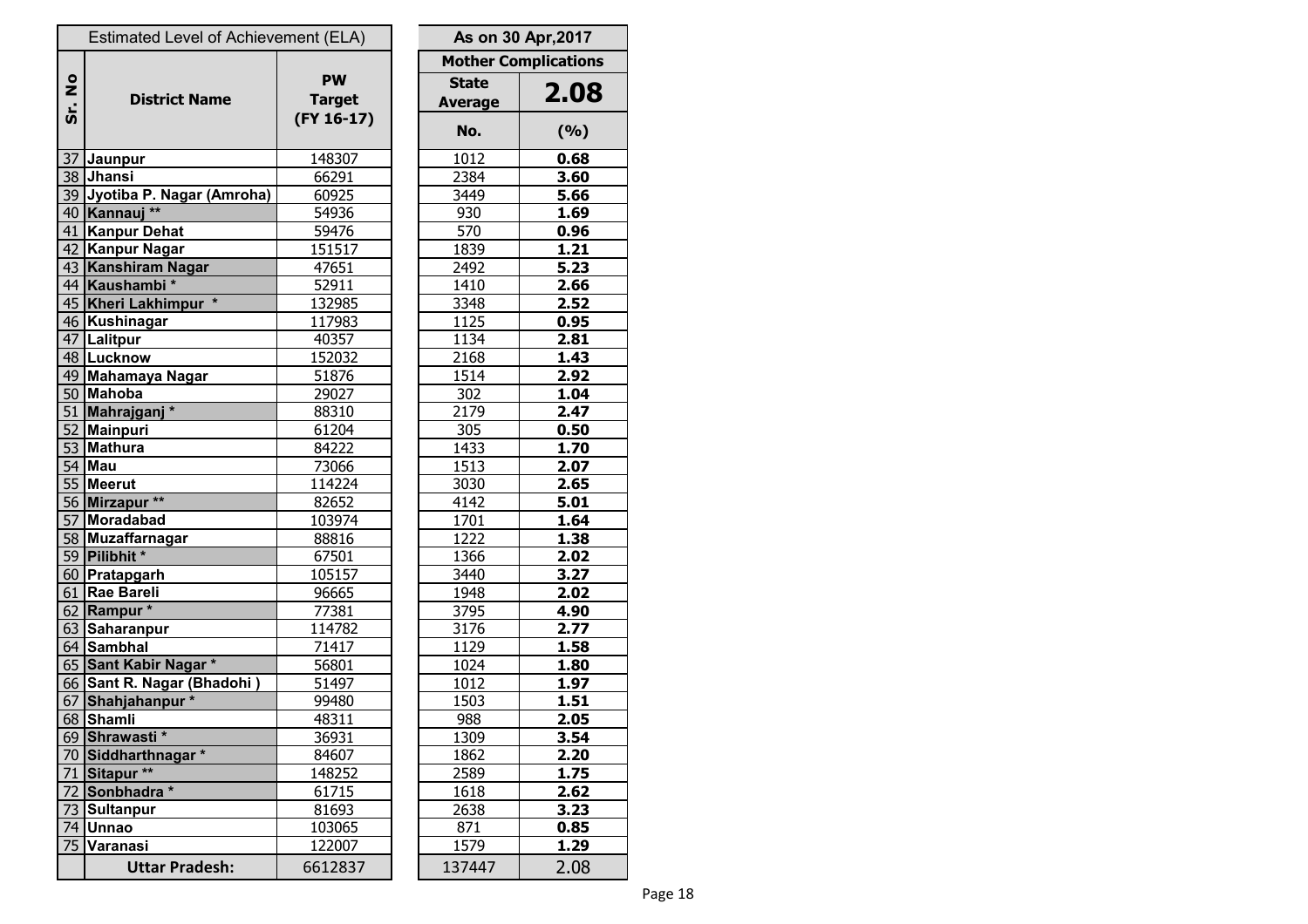|                            | Estimated Level of Achievement (ELA)       |                            |                         | As on 30 Apr, 2017             |                                        |         |
|----------------------------|--------------------------------------------|----------------------------|-------------------------|--------------------------------|----------------------------------------|---------|
|                            |                                            |                            |                         |                                | <b>Mother Complications</b>            |         |
| $\frac{1}{2}$<br><u>ີ່</u> | <b>District Name</b>                       | <b>PW</b><br><b>Target</b> |                         | <b>State</b><br><b>Average</b> | 2.08                                   |         |
|                            |                                            | $(FY 16-17)$               |                         | No.                            | (%)                                    |         |
|                            | <b>Performance of Non HPD's</b>            | 4323188                    |                         | 79994                          | 1.85                                   |         |
|                            | Performance of HPD's *                     | 2289648                    |                         | 57453                          | 2.51                                   |         |
|                            | PERMIT (OPINING TO THE PERMIT<br>dictricts | 515578                     |                         | 12676                          | 2.46                                   |         |
|                            | <b>Lowest 10 Performing Districts</b>      |                            |                         |                                | <b>Highest 10 Performing Districts</b> |         |
| <b>SN</b>                  | <b>District Name</b>                       | Cum.(%)                    | <b>SN</b>               |                                | <b>District Name</b>                   | Cum.(%) |
| 1                          | <b>Chandauli</b>                           | 0.38                       |                         |                                |                                        |         |
|                            |                                            |                            |                         |                                | Jyotiba P. Nagar (Amroha)              | 5.66    |
| $\mathbf{2}$               | <b>Mainpuri</b>                            | 0.50                       | $\overline{2}$          |                                | Kanshiram Nagar (Kashganj)*            | 5.23    |
| $\overline{3}$             | Fatehpur                                   | 0.60                       | 3                       |                                | Mirzapur **                            | 5.01    |
| 4                          | Jaunpur                                    | 0.68                       | $\overline{\mathbf{4}}$ |                                | Rampur*                                | 4.90    |
| 5                          | <b>Bulandshahr</b>                         | 0.75                       | 5                       |                                | <b>Amethi</b>                          | 4.74    |
| 6                          | Deoria                                     | 0.77                       | 6                       |                                | Etah *                                 | 4.47    |
| $\overline{7}$             | Ghaziabad                                  | 0.79                       | $\overline{7}$          |                                | <b>Etawah</b>                          | 4.29    |
| 8                          | <b>Unnao</b>                               | 0.85                       | 8                       |                                | <b>Hapur</b>                           | 4.14    |

**10 Gonda \* 0.94 10 3.63**

**Gautam Budha Nagar**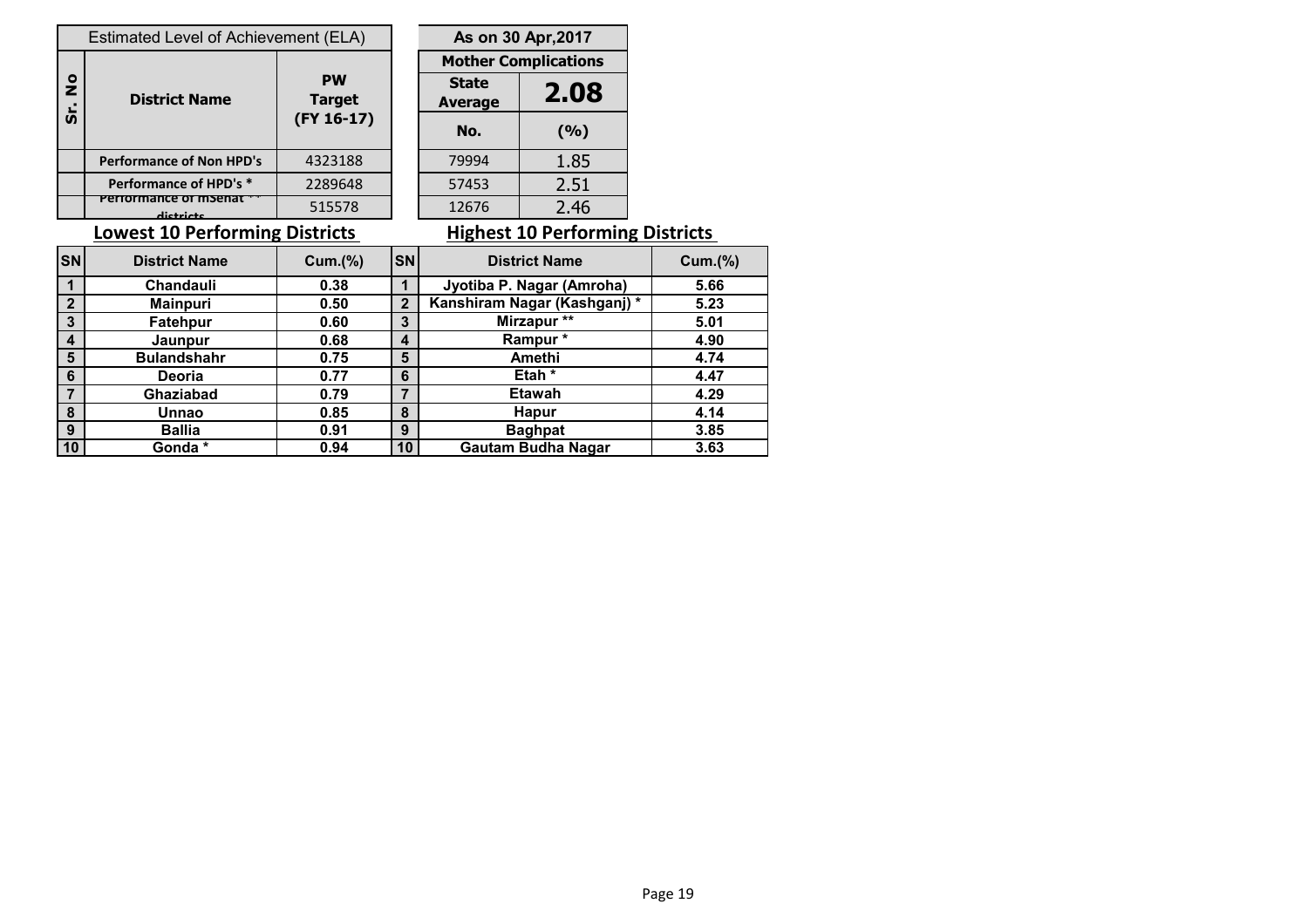# **PW Anemia HB<7 (FY 2016-17)**

**Mother Anemia reported FY 2016-17**

**And Comparative Progress, NHM-Uttar Pradesh (Data Source MCTS Portal)**

|                            | Estimated Level of Achievement (ELA) |                                            |                                | As on 30 Apr, 2017 |
|----------------------------|--------------------------------------|--------------------------------------------|--------------------------------|--------------------|
|                            |                                      |                                            |                                | Anemia(HB<7)       |
| $\frac{1}{2}$<br><u>ີ່</u> | <b>District Name</b>                 | <b>PW</b><br><b>Target</b><br>$(FY 16-17)$ | <b>State</b><br><b>Average</b> | 1.041              |
|                            |                                      |                                            | No.                            | (%)                |
| $\mathbf{1}$               | Agra                                 | 145151                                     | 2070                           | 1.43               |
| $\overline{2}$             | <b>Aligarh</b>                       | 121727                                     | 839                            | 0.69               |
| $\overline{3}$             | Allahabad*                           | 197470                                     | 3026                           | 1.53               |
| $\overline{4}$             | <b>Ambedkar Nagar</b>                | 79479                                      | 1099                           | 1.38               |
| $\overline{5}$             | Amethi                               | 60036                                      | 1168                           | 1.95               |
| 6                          | <b>Auraiya</b>                       | 45468                                      | 189                            | 0.42               |
| $\overline{7}$             | Azamgarh                             | 152961                                     | 567                            | 0.37               |
| $\overline{8}$             | <b>Baghpat</b>                       | 43145                                      | 985                            | 2.28               |
| $\overline{9}$             | Bahraich *                           | 115247                                     | 3156                           | 2.74               |
| 10                         | <b>Ballia</b>                        | 106810                                     | 1279                           | 1.20               |
| 11                         | Balrampur*                           | 71207                                      | 1685                           | 2.37               |
| $\overline{12}$            | <b>Banda</b>                         | 59626                                      | 334                            | 0.56               |
| 13                         | Barabanki *                          | 107950                                     | 1647                           | 1.53               |
| 14                         | <b>Bareilly</b> **                   | 147951                                     | 895                            | 0.60               |
| 15                         | <b>Basti</b>                         | 81544                                      | 246                            | 0.30               |
| 16                         | <b>Bijnor</b>                        | 122062                                     | 1370                           | 1.12               |
| $\overline{17}$            | Budaun <sup>*</sup>                  | 105774                                     | 645                            | 0.61               |
| 18                         | <b>Bulandshahr</b>                   | 115918                                     | 2111                           | 1.82               |
| 19                         | <b>Chandauli</b>                     | 64700                                      | 365                            | 0.56               |
| 20                         | Chitrakoot                           | 32822                                      | 500                            | 1.52               |
| $\overline{21}$            | <b>Deoria</b>                        | 102668                                     | 832                            | 0.81               |
| $\overline{22}$            | Etah <sup>*</sup>                    | 58352                                      | 1248                           | 2.14               |
| $\overline{23}$            | <b>Etawah</b>                        | 52324                                      | 942                            | 1.80               |
| 24                         | Faizabad **                          | 81786                                      | 479                            | 0.59               |
| $\overline{25}$            | Farrukhabad*                         | 62542                                      | 1458                           | 2.33               |
| 26                         | Fatehpur                             | 87231                                      | 776                            | 0.89               |
| $\overline{27}$            | Firozabad                            | 82726                                      | 1895                           | 2.29               |
| 28                         | <b>Gautam Budha Nagar</b>            | 55490                                      | 541                            | 0.97               |
| $\overline{29}$            | Ghaziabad                            | 111946                                     | 661                            | 0.59               |
| 30                         | Ghazipur                             | 120031                                     | $106\overline{8}$              | 0.89               |
| 31                         | Gonda*                               | 113694                                     | 389                            | 0.34               |
| 32                         | Gorakhpur                            | 146990                                     | 1101                           | 0.75               |
| $\overline{33}$            | <b>Hamirpur</b>                      | 36581                                      | 307                            | 0.84               |
| 34                         | <b>Hapur</b>                         | 42504                                      | 489                            | 1.15               |
| $\overline{35}$            | Hardoi*                              | 135561                                     | 1583                           | 1.17               |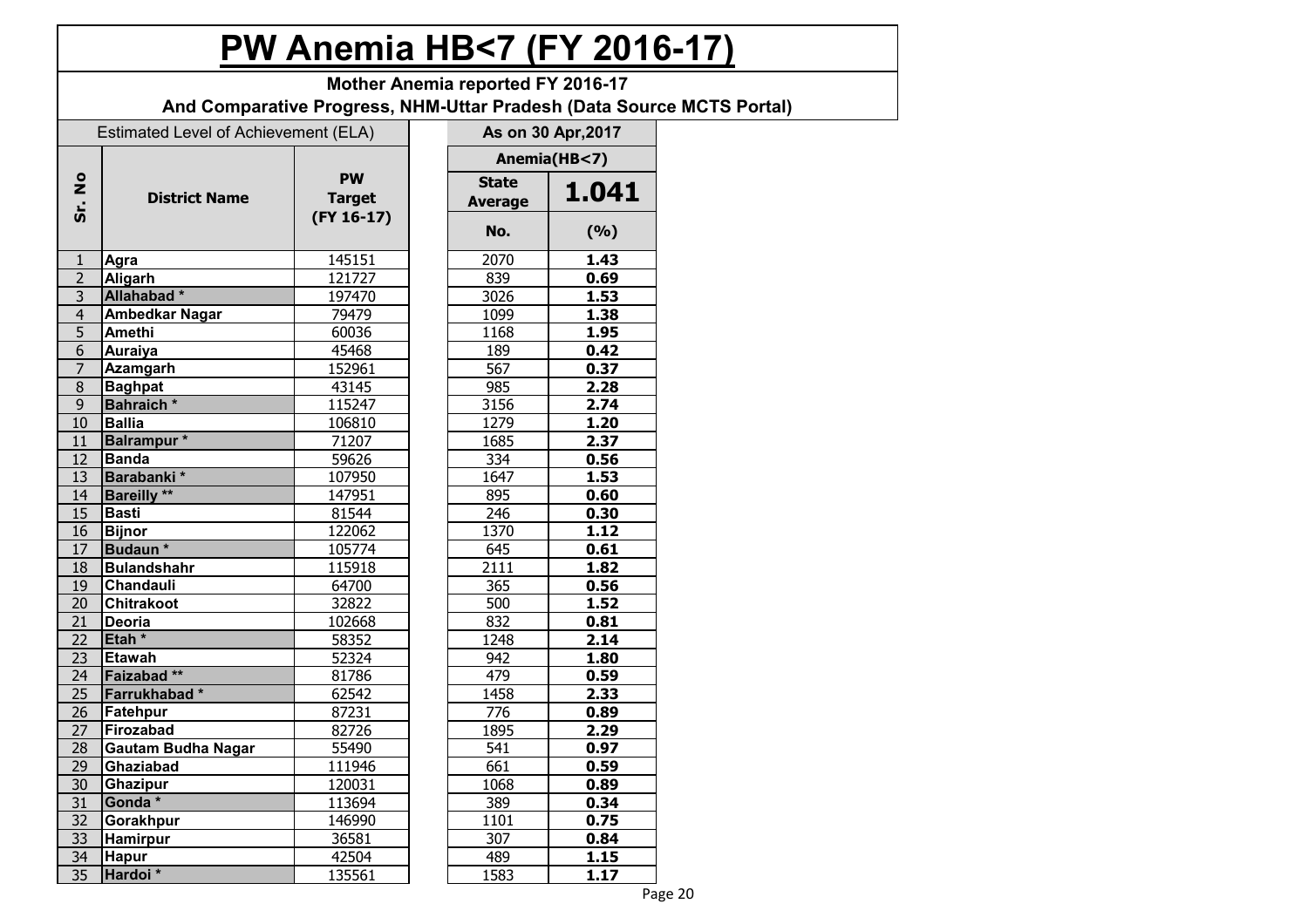|                      | Estimated Level of Achievement (ELA) |                                          |                                | As on 30 Apr, 2017 |
|----------------------|--------------------------------------|------------------------------------------|--------------------------------|--------------------|
|                      |                                      |                                          |                                | Anemia(HB<7)       |
| $\frac{1}{2}$<br>Sr. | <b>District Name</b>                 | <b>PW</b><br><b>Target</b><br>(FY 16-17) | <b>State</b><br><b>Average</b> | 1.04               |
|                      |                                      |                                          | No.                            | (9/0)              |
| 36                   | Jalaun                               | 55356                                    | 1073                           | 1.94               |
| 37                   | Jaunpur                              | 148307                                   | 175                            | 0.12               |
| 38                   | Jhansi                               | 66291                                    | 900                            | 1.36               |
| 39                   | Jyotiba P. Nagar (Amroha)            | 60925                                    | 707                            | 1.16               |
| 40                   | Kannauj **                           | 54936                                    | 1088                           | 1.98               |
| 41                   | <b>Kanpur Dehat</b>                  | 59476                                    | 939                            | 1.58               |
| 42                   | <b>Kanpur Nagar</b>                  | 151517                                   | 1653                           | 1.09               |
| 43                   | <b>Kanshiram Nagar</b>               | 47651                                    | 970                            | 2.04               |
| 44                   | Kaushambi*                           | 52911                                    | 1252                           | 2.37               |
| 45                   | Kheri Lakhimpur *                    | 132985                                   | 1115                           | 0.84               |
| 46                   | Kushinagar                           | 117983                                   | 382                            | 0.32               |
| 47                   | Lalitpur                             | 40357                                    | 355                            | 0.88               |
| 48                   | Lucknow                              | 152032                                   | 367                            | 0.24               |
| 49                   | Mahamaya Nagar                       | 51876                                    | 990                            | 1.91               |
| 50                   | <b>Mahoba</b>                        | 29027                                    | 77                             | 0.27               |
| 51                   | Mahrajganj <sup>*</sup>              | 88310                                    | 518                            | 0.59               |
| 52                   | <b>Mainpuri</b>                      | 61204                                    | 429                            | 0.70               |
| 53                   | <b>Mathura</b>                       | 84222                                    | 1790                           | 2.13               |
| 54                   | Mau                                  | 73066                                    | 1004                           | 1.37               |
| 55                   | <b>Meerut</b>                        | 114224                                   | 1110                           | 0.97               |
| 56                   | Mirzapur **                          | 82652                                    | 349                            | 0.42               |
| 57                   | Moradabad                            | 103974                                   | 1046                           | 1.01               |
| 58                   | <b>Muzaffarnagar</b>                 | 88816                                    | 341                            | 0.38               |
| 59                   | Pilibhit*                            | 67501                                    | 395                            | 0.59               |
| 60                   | Pratapgarh                           | 105157                                   | 521                            | 0.50               |
| 61                   | <b>Rae Bareli</b>                    | 96665                                    | 944                            | 0.98               |
| 62                   | Rampur <sup>*</sup>                  | 77381                                    | 204                            | 0.26               |
| 63                   | Saharanpur                           | 114782                                   | 964                            | 0.84               |
| 64                   | <b>Sambhal</b>                       | 71417                                    | 665                            | 0.93               |
| 65                   | <b>Sant Kabir Nagar*</b>             | 56801                                    | 283                            | 0.50               |
| 66                   | Sant R. Nagar (Bhadohi)              | 51497                                    | 125                            | 0.24               |
| 67                   | Shahjahanpur*                        | 99480                                    | 1083                           | 1.09               |
| 68                   | <b>Shamli</b>                        | 48311                                    | 990                            | 2.05               |
| 69                   | Shrawasti*                           | 36931                                    | 2588                           | 7.01               |
| 70                   | Siddharthnagar *                     | 84607                                    | 825                            | 0.98               |
| 71                   | Sitapur <sup>**</sup>                | 148252                                   | 895                            | 0.60               |
| 72                   | Sonbhadra*                           | 61715                                    | 272                            | 0.44               |
| $\overline{73}$      | <b>Sultanpur</b>                     | 81693                                    | 373                            | 0.46               |
| 74                   | <b>Unnao</b>                         | 103065                                   | 888                            | 0.86               |
| 75                   | Varanasi                             | 122007                                   | 219                            | 0.18               |

| As on 30 Apr, 2017             |              |  |  |  |  |  |
|--------------------------------|--------------|--|--|--|--|--|
|                                | Anemia(HB<7) |  |  |  |  |  |
| <b>State</b><br><b>Average</b> | 1.041        |  |  |  |  |  |
| No.                            | (%)          |  |  |  |  |  |
| <u> 1073</u>                   | 1.94         |  |  |  |  |  |
| 175                            | 0.12         |  |  |  |  |  |
| 900                            | 1.36         |  |  |  |  |  |
| 707                            | <u>1.16</u>  |  |  |  |  |  |
| 1088                           | 1.98         |  |  |  |  |  |
| 939                            | 1.58         |  |  |  |  |  |
| 1653                           | 1.09         |  |  |  |  |  |
| 970                            | 2.04         |  |  |  |  |  |
| 1252                           | 2.37         |  |  |  |  |  |
| 1115                           | 0.84         |  |  |  |  |  |
| 382                            | 0.32         |  |  |  |  |  |
| 355                            | 0.88         |  |  |  |  |  |
| 367                            | 0.24         |  |  |  |  |  |
| 990                            | 1.91         |  |  |  |  |  |
| 77                             | 0.27         |  |  |  |  |  |
| 518                            | 0.59         |  |  |  |  |  |
| 429                            | 0.70         |  |  |  |  |  |
| 1790                           | 2.13         |  |  |  |  |  |
| 1004                           | 1.37         |  |  |  |  |  |
| 1110                           | 0.97         |  |  |  |  |  |
| 349                            | 0.42         |  |  |  |  |  |
| 1046                           | 1.01         |  |  |  |  |  |
| 341                            | 0.38         |  |  |  |  |  |
| 395                            | 0.59         |  |  |  |  |  |
| 521                            | 0.50         |  |  |  |  |  |
| 944                            | 0.98         |  |  |  |  |  |
| 204                            | 0.26         |  |  |  |  |  |
| 964                            | 0.84         |  |  |  |  |  |
| 665                            | 0.93         |  |  |  |  |  |
| <u> 283</u>                    | <u>0.50</u>  |  |  |  |  |  |
| 125                            | 0.24         |  |  |  |  |  |
| 1083                           | <u>1.09</u>  |  |  |  |  |  |
| 990                            | 2.05         |  |  |  |  |  |
| 2588                           | <u>7.01</u>  |  |  |  |  |  |
| 825                            | 0.98         |  |  |  |  |  |
| 895                            | 0.60         |  |  |  |  |  |
| 272                            | 0.44         |  |  |  |  |  |
| 373                            | 0.46         |  |  |  |  |  |
| 888                            | 0.86         |  |  |  |  |  |
| 219                            | 0.18         |  |  |  |  |  |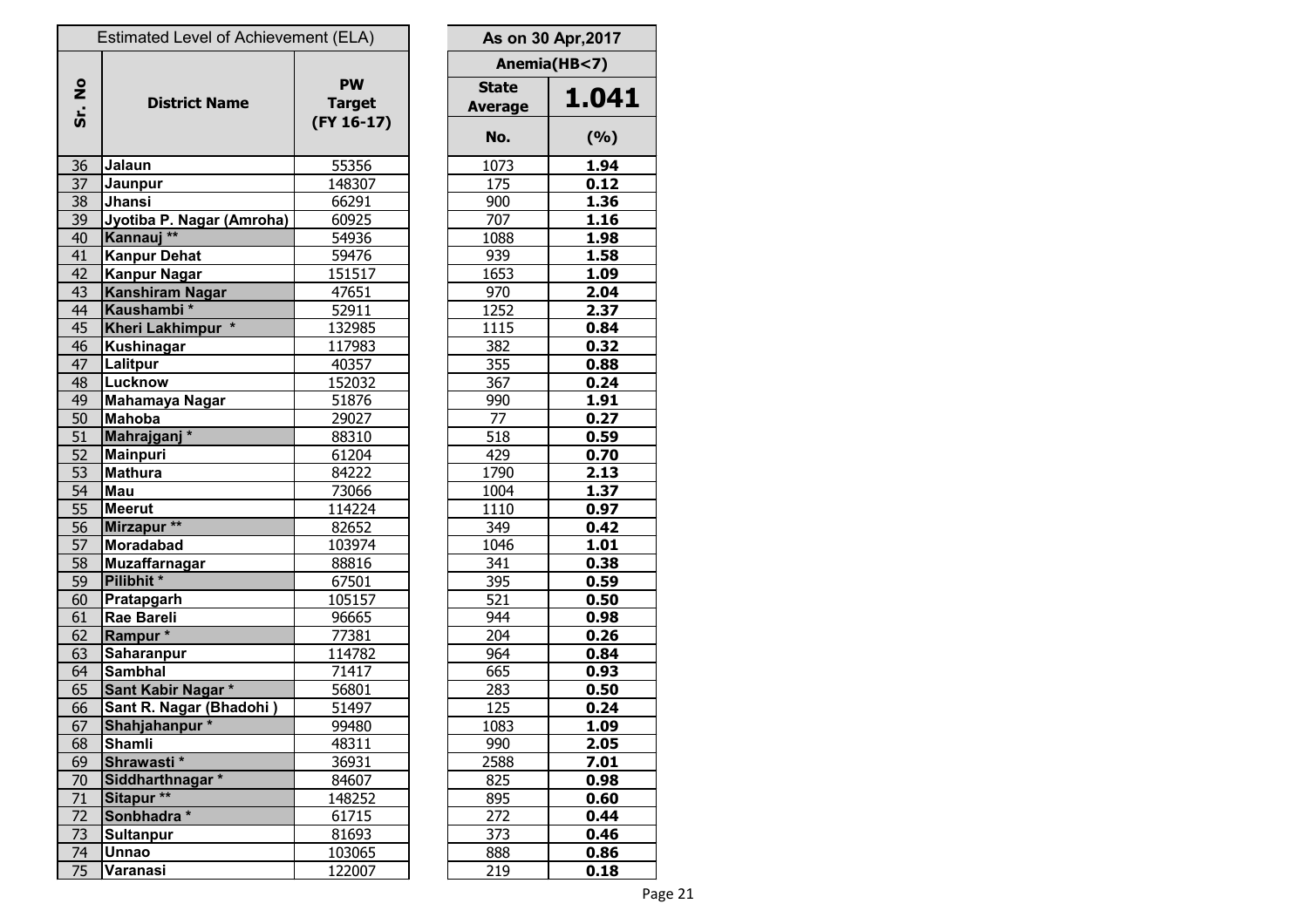|                                       | Estimated Level of Achievement (ELA) |                            |                | As on 30 Apr, 2017             |                                        |                 |
|---------------------------------------|--------------------------------------|----------------------------|----------------|--------------------------------|----------------------------------------|-----------------|
|                                       |                                      |                            |                |                                | Anemia(HB<7)                           |                 |
| $\frac{1}{2}$<br><u>ູ່</u>            | <b>District Name</b>                 | <b>PW</b><br><b>Target</b> |                | <b>State</b><br><b>Average</b> | 1.041                                  |                 |
|                                       |                                      | $(FY 16-17)$               |                | No.                            | (9/6)                                  |                 |
|                                       | <b>Uttar Pradesh:</b>                | 6612837                    |                | 68809                          | 1.041                                  |                 |
|                                       | <b>Performance of Non HPD's</b>      | 4323188                    |                | 40761                          | 0.943                                  |                 |
|                                       | Performance of HPD's *               | 2289648                    |                | 28048                          | 1.225                                  |                 |
|                                       | Performance of msenat<br>dictrictc   | 515578                     |                | 3706                           | 0.719                                  |                 |
| <b>Lowest 10 Performing Districts</b> |                                      |                            |                |                                |                                        |                 |
|                                       |                                      |                            |                |                                | <b>Highest 10 Performing Districts</b> |                 |
| <b>SN</b>                             | <b>District Name</b>                 | <b>Cum.(%)</b>             | SN             |                                | <b>District Name</b>                   |                 |
| 1                                     | Jaunpur                              | 0.12                       | 1              |                                | Shrawasti*                             | 7.01            |
| $\overline{2}$                        | Varanasi                             | 0.18                       | $\overline{2}$ |                                | <b>Bahraich*</b>                       | Cum.(%)<br>2.74 |
| $\overline{\mathbf{3}}$               | Lucknow                              | 0.24                       | 3              |                                | Balrampur*                             | 2.37            |
| $\overline{\mathbf{4}}$               | Sant R. Nagar (Bhadohi)              | 0.24                       | 4              |                                | Kaushambi*                             | 2.37            |
| 5                                     | Rampur*                              | 0.26                       | 5              |                                | Farrukhabad*                           | 2.33            |
| 6                                     | <b>Mahoba</b>                        | 0.27                       | 6              |                                | Firozabad                              | 2.29            |
| $\overline{7}$                        | <b>Basti</b>                         | 0.30                       | $\overline{7}$ |                                | <b>Baghpat</b>                         | 2.28            |
| 8                                     | Kushinagar                           | 0.32                       | 8              |                                | Etah *                                 | 2.14            |
| 9                                     | Gonda*                               | 0.34                       | 9              |                                | <b>Mathura</b>                         | 2.13            |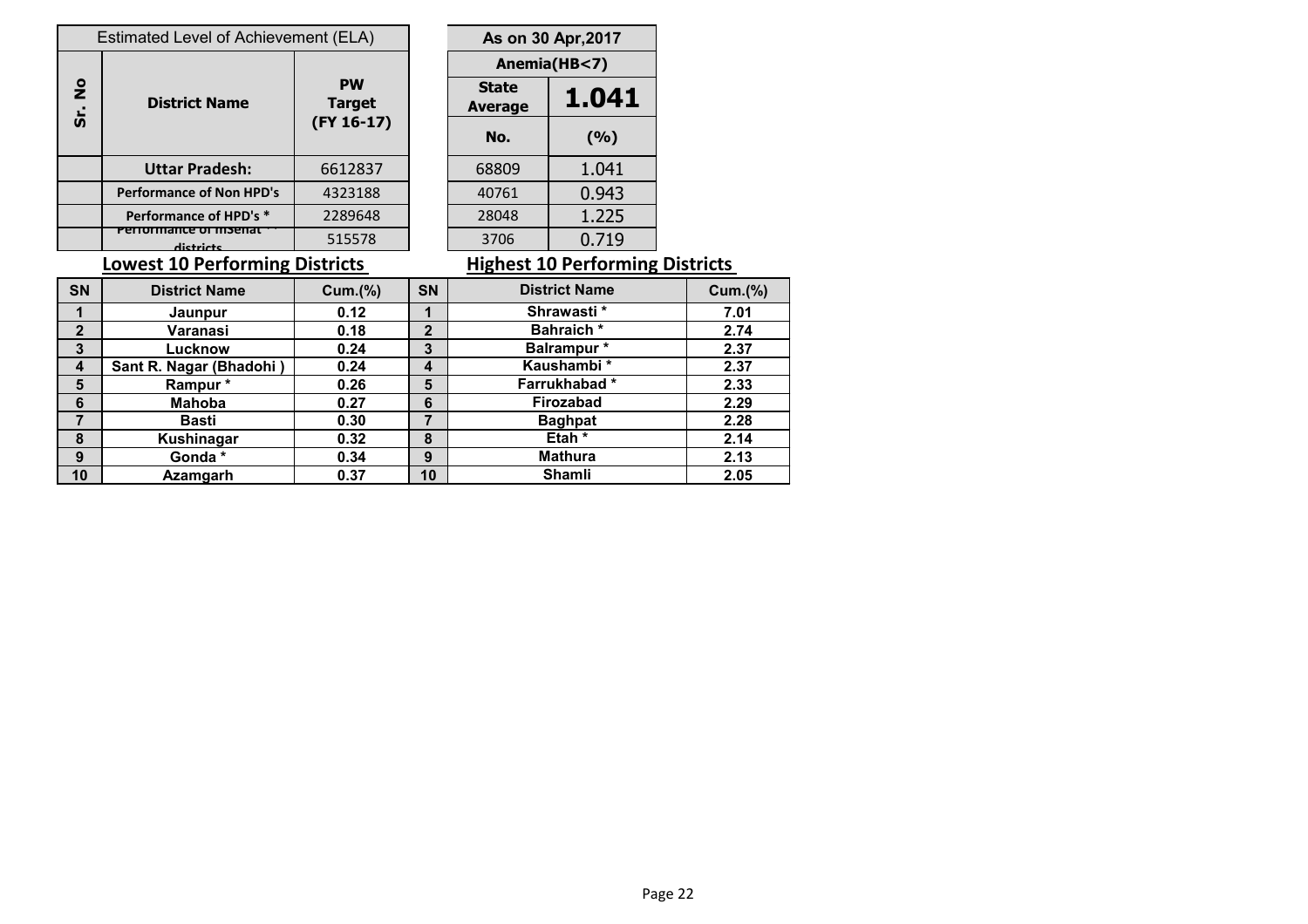## **MCTS COMPOSITE RANKING OF DISTRICTS (AS ON 30 Apr,2017)**

| SI.<br>No.              | <b>Districts</b><br>(and marks achived out of 10<br>on each indicator) | Mother Reg. | Child reg. | Full Imm. | Full ANC | Delivery | Complications | Anemia<br>(HB< 7) | <b>TOTAL MARKS</b><br><b>INDICATORS</b><br>IN ALL | Ranking<br>$(Apr-17)$ |
|-------------------------|------------------------------------------------------------------------|-------------|------------|-----------|----------|----------|---------------|-------------------|---------------------------------------------------|-----------------------|
| 1                       | Agra                                                                   | 0.18        | 0.03       | 0.33      | 0.37     | 0.37     | 0.14          | 0.15              | 1.56                                              | 59                    |
| $\overline{2}$          | <b>Aligarh</b>                                                         | 0.24        | 0.09       | 0.15      | 0.29     | 0.28     | 0.19          | 0.07              | 1.31                                              | 68                    |
| $\overline{3}$          | Allahabad <sup>*</sup>                                                 | 0.29        | 0.09       | 0.39      | 0.31     | 0.50     | 0.21          | 0.16              | 1.95                                              | 45                    |
| $\overline{\mathbf{4}}$ | Ambedkar Nagar                                                         | 0.29        | 0.08       | 0.69      | 1.01     | 0.79     | 0.24          | 0.14              | 3.24                                              | 13                    |
| 5                       | <b>Amethi</b>                                                          | 0.32        | 0.11       | 0.64      | 0.53     | 0.71     | 0.48          | 0.20              | 2.98                                              | 16                    |
| 6                       | <b>Auraiya</b>                                                         | 0.26        | 0.04       | 1.11      | 0.91     | 0.56     | 0.19          | 0.04              | 3.09                                              | 15                    |
| $\overline{7}$          | Azamgarh                                                               | 0.11        | 0.05       | 0.70      | 0.63     | 0.59     | 0.16          | 0.04              | 2.28                                              | 36                    |
| 8                       | <b>Baghpat</b>                                                         | 0.50        | 0.20       | 1.22      | 0.91     | 0.67     | 0.39          | 0.23              | 4.12                                              | 3                     |
| 9                       | Bahraich *                                                             | 0.26        | 0.10       | 0.29      | 0.33     | 0.31     | 0.31          | 0.28              | 1.87                                              | 49                    |
| 10                      | <b>Ballia</b>                                                          | 0.16        | 0.02       | 0.74      | 0.51     | 0.27     | 0.09          | 0.12              | 1.92                                              | 47                    |
| 11                      | <b>Balrampur</b> *                                                     | 0.36        | 0.14       | 0.32      | 0.27     | 0.25     | 0.16          | 0.24              | 1.74                                              | 54                    |
| 12                      | <b>Banda</b>                                                           | 0.35        | 0.04       | 0.53      | 0.34     | 0.54     | 0.18          | 0.06              | 2.03                                              | 43                    |
| 13                      | Barabanki*                                                             | 0.40        | 0.12       | 0.32      | 0.44     | 0.36     | 0.34          | 0.16              | 2.15                                              | 39                    |
| 14                      | <b>Bareilly **</b>                                                     | 0.26        | 0.10       | 0.23      | 0.14     | 0.23     | 0.29          | 0.06              | 1.31                                              | 69                    |
| 15                      | <b>Basti</b>                                                           | 0.24        | 0.09       | 0.68      | 0.93     | 0.48     | 0.12          | 0.03              | 2.56                                              | 27                    |
| 16                      | <b>Bijnor</b>                                                          | 0.17        | 0.05       | 0.17      | 0.19     | 0.17     | 0.20          | 0.11              | 1.05                                              | 72                    |
| 17                      | Budaun*                                                                | 0.33        | 0.12       | 0.18      | 0.33     | 0.22     | 0.12          | 0.06              | 1.36                                              | 66                    |
| 18                      | <b>Bulandshahr</b>                                                     | 0.28        | 0.09       | 1.63      | 1.77     | 0.18     | 0.08          | 0.19              | 4.21                                              | $\overline{2}$        |
| 19                      | Chandauli                                                              | 0.23        | 0.07       | 1.10      | 0.94     | 0.42     | 0.04          | 0.06              | 2.86                                              | $\overline{18}$       |
| 20                      | <b>Chitrakoot</b>                                                      | 0.13        | 0.03       | 0.63      | 0.65     | 0.60     | 0.32          | 0.16              | 2.51                                              | $\overline{31}$       |
| 21                      | <b>Deoria</b>                                                          | 0.19        | 0.10       | 0.61      | 0.49     | 0.48     | 0.08          | 0.08              | 2.04                                              | $\overline{42}$       |
| $\overline{22}$         | Etah <sup>*</sup>                                                      | 0.48        | 0.14       | 1.53      | 0.55     | 0.48     | 0.46          | 0.22              | 3.85                                              | $\overline{6}$        |
| 23                      | <b>Etawah</b>                                                          | 0.27        | 0.04       | 0.52      | 0.13     | 0.15     | 0.44          | 0.18              | 1.75                                              | $\overline{53}$       |
| 24                      | Faizabad**                                                             | 0.01        | 0.01       | 0.10      | 0.34     | 0.15     | 0.11          | 0.06              | 0.79                                              | 74                    |
| 25                      | Farrukhabad*                                                           | 0.08        | 0.04       | 0.13      | 0.24     | 0.29     | 0.30          | 0.24              | 1.31                                              | $\overline{70}$       |
| 26                      | Fatehpur                                                               | 0.15        | 0.04       | 1.08      | 0.81     | 0.26     | 0.06          | 0.09              | 2.49                                              | 33                    |
| 27                      | Firozabad                                                              | 0.22        | 0.08       | 1.38      | 0.22     | 0.27     | 0.14          | 0.23              | 2.55                                              | 28                    |
| $\overline{28}$         | <b>Gautam Budha Nagar</b>                                              | 0.20        | 0.11       | 0.74      | 0.51     | 0.04     | 0.37          | 0.10              | 2.07                                              | 41                    |
| $\overline{29}$         | Ghaziabad                                                              | 0.21        | 0.06       | 0.65      | 0.52     | 0.31     | 0.08          | 0.06              | 1.89                                              | 48                    |
| 30                      | <b>Ghazipur</b>                                                        | 0.21        | 0.06       | 0.88      | 0.56     | 0.50     | 0.26          | 0.09              | 2.56                                              | 26                    |
| 31                      | Gonda*                                                                 | 0.08        | 0.02       | 0.06      | 0.16     | 0.17     | 0.10          | 0.03              | 0.62                                              | 75                    |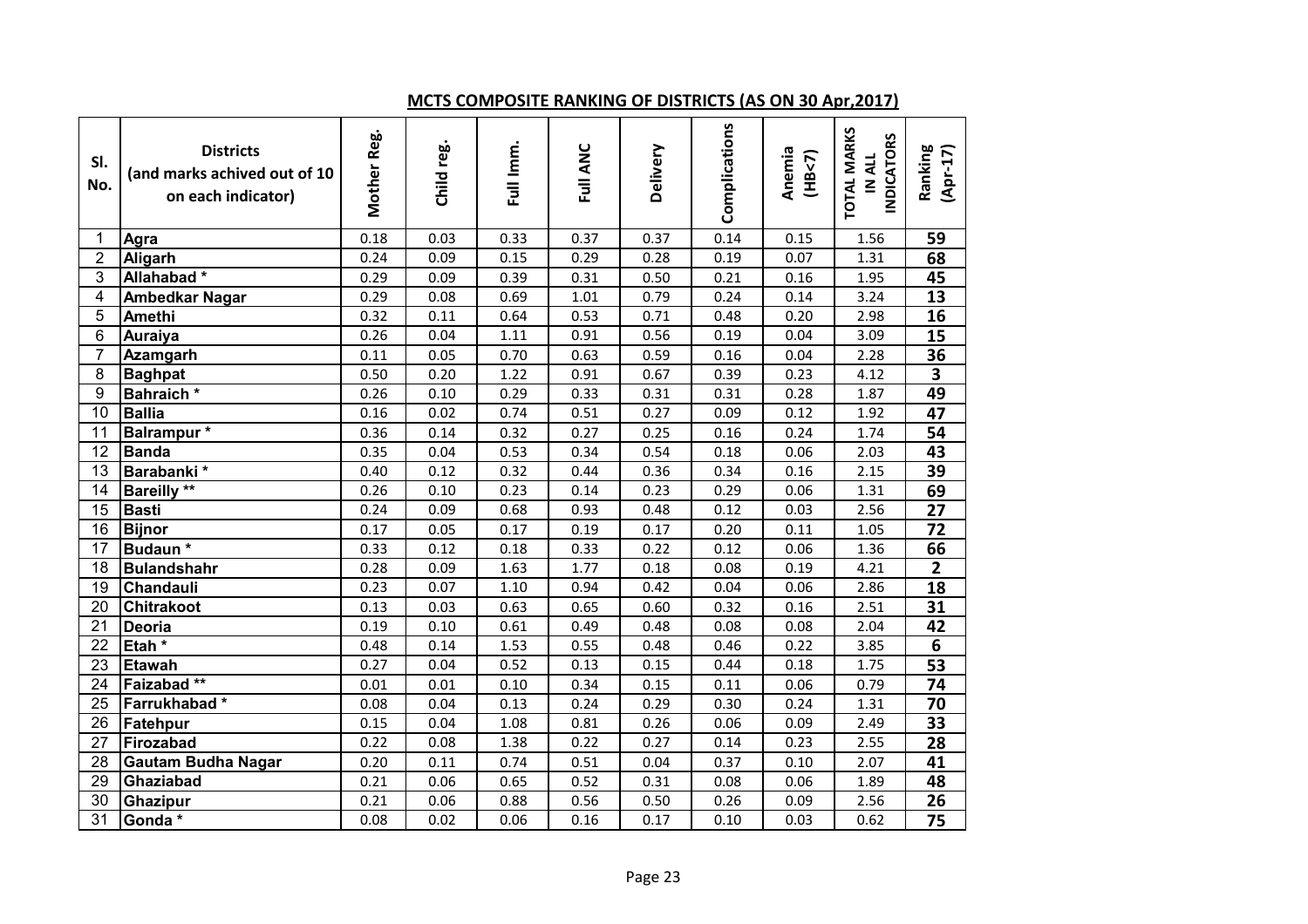## **MCTS COMPOSITE RANKING OF DISTRICTS (AS ON 30 Apr,2017)**

| SI.<br>No.      | <b>Districts</b><br>(and marks achived out of 10<br>on each indicator) | Mother Reg. | Child reg. | Full Imm. | Full ANC | Delivery | Complications | Anemia<br>(HB< 7) | <b>TOTAL MARKS</b><br><b>INDICATORS</b><br>IN ALL | Ranking<br>$(Apr-17)$   |
|-----------------|------------------------------------------------------------------------|-------------|------------|-----------|----------|----------|---------------|-------------------|---------------------------------------------------|-------------------------|
| 32              | Gorakhpur                                                              | 0.15        | 0.09       | 0.52      | 0.63     | 0.39     | 0.23          | 0.08              | 2.08                                              | 40                      |
| 33              | <b>Hamirpur</b>                                                        | 0.20        | 0.03       | 0.96      | 0.56     | 0.67     | 0.13          | 0.09              | 2.64                                              | 23                      |
| 34              | <b>Hapur</b>                                                           | 0.37        | 0.15       | 1.04      | 0.99     | 0.68     | 0.42          | 0.12              | 3.76                                              | $\overline{\mathbf{8}}$ |
| 35              | Hardoi <sup>*</sup>                                                    | 0.34        | 0.16       | 0.31      | 0.72     | 0.85     | 0.29          | 0.12              | 2.80                                              | $\overline{19}$         |
| $\overline{36}$ | Jalaun                                                                 | 0.26        | 0.09       | 0.65      | 0.85     | 0.75     | 0.18          | 0.20              | 2.97                                              | $\overline{17}$         |
| 37              | Jaunpur                                                                | 0.19        | 0.08       | 0.53      | 0.48     | 0.18     | 0.07          | 0.01              | 1.55                                              | 60                      |
| 38              | Jhansi                                                                 | 0.28        | 0.10       | 0.48      | 1.03     | 1.07     | 0.37          | 0.14              | 3.46                                              | 10                      |
| $\overline{39}$ | Jyotiba P. Nagar (Amroha)                                              | 0.11        | 0.12       | 0.98      | 1.03     | 0.94     | 0.58          | 0.12              | 3.87                                              | $\overline{5}$          |
| 40              | Kannauj <sup>**</sup>                                                  | 0.29        | 0.09       | 0.44      | 0.43     | 0.60     | 0.17          | 0.20              | 2.23                                              | $\overline{37}$         |
| 41              | <b>Kanpur Dehat</b>                                                    | 0.12        | 0.02       | 0.28      | 0.34     | 0.31     | 0.10          | 0.16              | 1.34                                              | 67                      |
| 42              | <b>Kanpur Nagar</b>                                                    | 0.07        | 0.01       | 0.20      | 0.29     | 0.22     | 0.12          | 0.11              | 1.02                                              | 73                      |
| 43              | Kanshiram Nagar (Kashganj)                                             | 0.51        | 0.19       | 0.88      | 0.51     | 0.84     | 0.53          | 0.21              | 3.66                                              | 9                       |
| 44              | Kaushambi*                                                             | 0.17        | 0.04       | 0.47      | 0.17     | 0.18     | 0.27          | 0.24              | 1.55                                              | 62                      |
| 45              | Kheri Lakhimpur *                                                      | 0.18        | 0.05       | 0.30      | 0.31     | 0.37     | 0.26          | 0.09              | 1.55                                              | 61                      |
| 46              | <b>Kushinagar</b>                                                      | 0.07        | 0.03       | 0.93      | 0.27     | 0.35     | 0.10          | 0.03              | 1.78                                              | 52                      |
| 47              | Lalitpur                                                               | 0.17        | 0.17       | 0.19      | 0.54     | 1.18     | 0.29          | 0.09              | 2.64                                              | 24                      |
| 48              | Lucknow                                                                | 0.23        | 0.11       | 0.14      | 0.48     | 0.58     | 0.15          | 0.02              | 1.70                                              | 56                      |
| 49              | <b>Mahamaya Nagar (Hathras)</b>                                        | 0.19        | 0.01       | 1.51      | 0.17     | 0.16     | 0.30          | 0.19              | 2.53                                              | 30                      |
| 50              | <b>Mahoba</b>                                                          | 0.30        | 0.07       | 1.06      | 0.42     | 0.75     | 0.11          | 0.03              | 2.74                                              | 22                      |
| 51              | Mahrajganj*                                                            | 0.11        | 0.04       | 0.68      | 0.46     | 0.40     | 0.25          | 0.06              | 2.00                                              | 44                      |
| $\overline{52}$ | <b>Mainpuri</b>                                                        | 0.23        | 0.08       | 0.41      | 0.64     | 0.21     | 0.05          | 0.07              | 1.69                                              | $\overline{57}$         |
| $\overline{53}$ | <b>Mathura</b>                                                         | 0.17        | 0.08       | 0.79      | 0.28     | 0.22     | 0.17          | 0.22              | 1.93                                              | 46                      |
| 54              | Mau                                                                    | 0.13        | 0.11       | 0.21      | 0.48     | 0.27     | 0.21          | 0.14              | 1.54                                              | 63                      |
| 55              | Meerut                                                                 | 0.14        | 0.06       | 0.21      | 0.33     | 0.31     | 0.27          | 0.10              | 1.42                                              | 64                      |
| 56              | Mirzapur <sup>**</sup>                                                 | 0.02        | 0.02       | 0.49      | 0.27     | 0.29     | 0.51          | 0.04              | 1.65                                              | 58                      |
| 57              | <b>Moradabad</b>                                                       | 0.33        | 0.17       | 0.30      | 0.36     | 0.31     | 0.17          | 0.10              | 1.73                                              | 55                      |
| 58              | <b>Muzaffarnagar</b>                                                   | 0.18        | 0.03       | 1.03      | 0.71     | 0.63     | 0.14          | 0.04              | 2.77                                              | $\overline{21}$         |
| 59              | Pilibhit*                                                              | 0.48        | 0.10       | 0.29      | 0.73     | 0.64     | 0.21          | 0.06              | 2.51                                              | 32                      |
| 60              | Pratapgarh                                                             | 0.34        | 0.10       | 0.90      | 1.12     | 0.93     | 0.33          | 0.05              | 3.79                                              |                         |
| 61              | <b>Rae Bareli</b>                                                      | 0.29        | 0.12       | 0.55      | 0.47     | 0.45     | 0.21          | 0.10              | 2.18                                              | 38                      |
| 62              | Rampur*                                                                | 0.38        | 0.19       | 0.87      | 0.95     | 0.39     | 0.50          | 0.03              | 3.32                                              | 11                      |